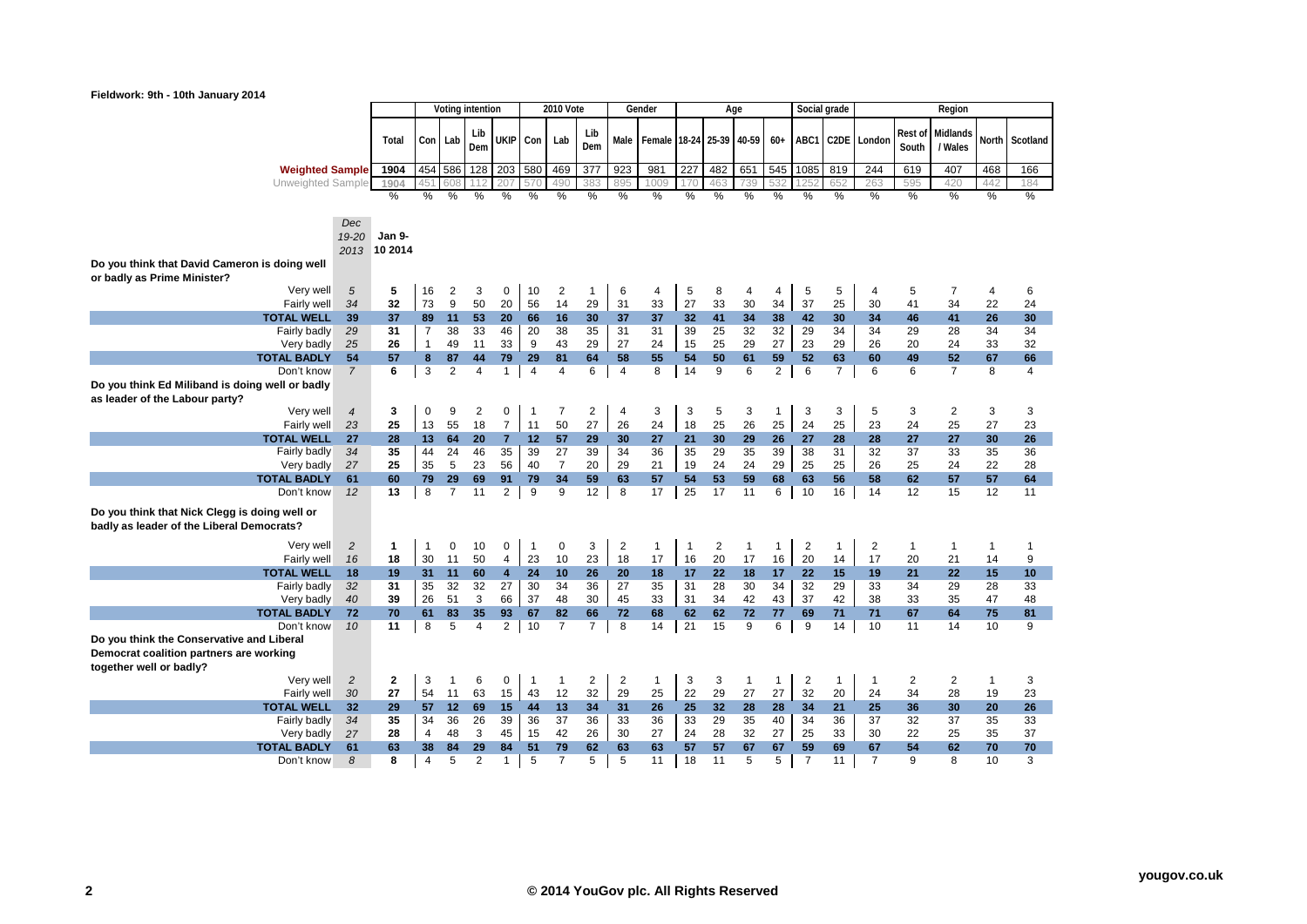## **Fieldwork: 9th - 10th January 2014**

| .                                                                       |      |                         |                |                | Voting intention |             |                | <b>2010 Vote</b> |                |                | Gender                        |            |                | Age            |                |                | Social grade   |                      |                  | Region              |          |                         |
|-------------------------------------------------------------------------|------|-------------------------|----------------|----------------|------------------|-------------|----------------|------------------|----------------|----------------|-------------------------------|------------|----------------|----------------|----------------|----------------|----------------|----------------------|------------------|---------------------|----------|-------------------------|
|                                                                         |      | Total                   | Con Lab        |                | Lib<br>Dem       |             | UKIP Con Lab   |                  | Lib<br>Dem     |                | Male Female 18-24 25-39 40-59 |            |                |                |                |                |                | 60+ ABC1 C2DE London | Rest of<br>South | Midlands<br>/ Wales |          | North Scotland          |
| <b>Weighted Sample</b>                                                  |      | 1904                    |                | 454 586        |                  | 128 203 580 |                | 469              | 377            | 923            | 981                           | 227        | 482            | 651            |                | 545 1085       | 819            | 244                  | 619              | 407                 | 468      | 166                     |
| Unweighted Sample                                                       |      | 1904                    | 451            | 608            | 112              | 207         | 570            | 490              | 383            | 895            | 1009                          | <b>170</b> | 463            | 739            | 532            | 1252           | 652            | 263                  | 595              | 420                 | 442      | 184                     |
|                                                                         |      | %                       | %              | $\%$           | %                | %           | %              | %                | %              | %              | %                             | %          | %              | %              | %              | %              | $\%$           | %                    | %                | %                   | %        | %                       |
|                                                                         | Dec  |                         |                |                |                  |             |                |                  |                |                |                               |            |                |                |                |                |                |                      |                  |                     |          |                         |
| $19 - 20$                                                               |      | Jan 9-                  |                |                |                  |             |                |                  |                |                |                               |            |                |                |                |                |                |                      |                  |                     |          |                         |
|                                                                         | 2013 | 10 2014                 |                |                |                  |             |                |                  |                |                |                               |            |                |                |                |                |                |                      |                  |                     |          |                         |
| Do you think this coalition government is good                          |      |                         |                |                |                  |             |                |                  |                |                |                               |            |                |                |                |                |                |                      |                  |                     |          |                         |
| or bad for people like you?                                             |      |                         |                |                |                  |             |                |                  |                |                |                               |            |                |                |                |                |                |                      |                  |                     |          |                         |
| $\overline{c}$<br>Very good                                             |      | $\mathbf{2}$            | 5              |                | 5                | 0           | 3              |                  | 2              | 3              | 1                             |            |                | -1             |                | 3              |                |                      | 3                | 2                   | 1        |                         |
| 16<br>Fairly good                                                       |      | 17                      | 39             | 6              | 43               | 6           | 28             | $\,$ 5 $\,$      | 20             | 18             | 16                            | 18         | 16             | 17             | 18             | 21             | 13             | 14                   | 20               | 19                  | 12       | 20                      |
| <b>TOTAL GOOD</b><br>18                                                 |      | 19                      | 44             | $\overline{7}$ | 48               | 6           | 31             | $6\phantom{1}6$  | 22             | 21             | 17                            | 19         | 20             | 18             | 19             | 24             | 14             | 15                   | 23               | 21                  | 13       | 21                      |
| Fairly bad<br>26                                                        |      | 27                      | 18             | 32             | 18               | 42          | 26             | 30               | 31             | 27             | 28                            | 25         | 24             | 27             | 30             | 28             | 27             | 35                   | 28               | 25                  | 24       | 28                      |
| Very bad<br>28                                                          |      | 26                      | 5              | 49             | $\overline{7}$   | 33          | 14             | 46               | 22<br>53       | 26             | 26                            | 17         | 26<br>50       | 29<br>56       | 27<br>57       | 22             | 31             | 26<br>61             | 19               | 24                  | 35<br>59 | 36<br>64                |
| <b>TOTAL BAD</b><br>54<br>Doesn't make much difference either way<br>23 |      | 53<br>23                | 23<br>30       | 81<br>11       | 25<br>23         | 75<br>18    | 40<br>27       | 76<br>14         | 22             | 53<br>22       | 54<br>24                      | 42<br>25   | 25             | 23             | 21             | 50<br>23       | 58<br>24       | 19                   | 47<br>27         | 49<br>27            | 22       | 11                      |
| Don't know<br>5                                                         |      | $\overline{\mathbf{4}}$ | $\overline{2}$ | $\overline{2}$ | 3                | $\mathbf 0$ | $\overline{2}$ | 3                | $\overline{4}$ | $\overline{4}$ | 5                             | 13         | 5              | $\overline{2}$ | $\overline{2}$ | $\overline{4}$ | 5              | $\overline{4}$       | $\overline{4}$   | 3                   | 6        | $\overline{\mathbf{4}}$ |
|                                                                         |      |                         |                |                |                  |             |                |                  |                |                |                               |            |                |                |                |                |                |                      |                  |                     |          |                         |
| Do you think the coalition government is                                |      |                         |                |                |                  |             |                |                  |                |                |                               |            |                |                |                |                |                |                      |                  |                     |          |                         |
| managing the economy well or badly?<br>Very well<br>6                   |      | 4                       | 13             | $\overline{1}$ | 6                | 3           | 10             | $\mathbf 1$      | 2              | 6              | 3                             | 3          | 7              | 3              | 4              | 6              | $\overline{2}$ | 3                    | 7                | 5                   | 2        | 3                       |
| Fairly well<br>35                                                       |      | 35                      | 75             | 11             | 57               | 32          | 58             | 14               | 33             | 36             | 33                            | 34         | 33             | 33             | 38             | 39             | 30             | 28                   | 42               | 40                  | 26       | 30                      |
| <b>TOTAL WELL</b><br>41                                                 |      | 39                      | 88             | 12             | 63               | 35          | 68             | 15               | 35             | 42             | 36                            | 37         | 40             | 36             | 42             | 45             | 32             | 31                   | 49               | 45                  | 28       | 33                      |
| 29<br>Fairly badly                                                      |      | 31                      | 6              | 46             | 29               | 39          | 19             | 44               | 37             | 32             | 30                            | 30         | 26             | 33             | 34             | 29             | 34             | 37                   | 27               | 25                  | 38       | 34                      |
| 22<br>Very badly                                                        |      | 21                      | $\overline{2}$ | 39             | 6                | 24          | 8              | 35               | 20             | 20             | 22                            | 13         | 23             | 24             | 18             | 19             | 23             | 24                   | 16               | 21                  | 24       | 23                      |
| <b>TOTAL BADLY</b><br>51                                                |      | 52                      | 8              | 85             | 35               | 63          | 27             | 79               | 57             | 52             | 52                            | 43         | 49             | 57             | 52             | 48             | 57             | 61                   | 43               | 46                  | 62       | 57                      |
| Don't know<br>9                                                         |      | 9                       | 3              | $\overline{4}$ | 3                | 3           | 5              | 6                | 8              | 6              | 12                            | 20         | 10             | $\overline{7}$ | 5              | 8              | 11             | 8                    | 9                | 9                   | 9        | 9                       |
| In your opinion how good or bad is the state of                         |      |                         |                |                |                  |             |                |                  |                |                |                               |            |                |                |                |                |                |                      |                  |                     |          |                         |
| Britain's economy at the moment?                                        |      |                         |                |                |                  |             |                |                  |                |                |                               |            |                |                |                |                |                |                      |                  |                     |          |                         |
| Very good<br>$\mathbf{1}$                                               |      | $\mathbf 1$             | 3              | 1              | 3                | 0           | $\overline{1}$ | $\mathbf 1$      |                | $\overline{2}$ | 1                             | 3          | $\overline{2}$ | $\mathbf 1$    | 1              | 2              |                | 3                    |                  | 2                   | 1        | 2                       |
| Quite good                                                              | 16   | 14                      | 36             | 5              | 19               | 13          | 27             | 5                | 10             | 19             | 10                            | 13         | 17             | 12             | 15             | 17             | 11             | 11                   | 18               | 15                  | 11       | 15                      |
| 17<br><b>TOTAL GOOD</b>                                                 |      | 15                      | 39             | $6\phantom{1}$ | 22               | 13          | 28             | 6                | 11             | 21             | 11                            | 16         | 19             | 13             | 16             | 19             | 12             | 14                   | 19               | 17                  | 12       | 17                      |
| Neither good nor bad<br>30                                              |      | 26                      | 33             | 19             | 41               | 25          | 32             | 23               | 30             | 24             | 28                            | 30         | 24             | 26             | 26             | 28             | 24             | 24                   | 32               | 29                  | 20       | 18                      |
| Quite bad                                                               | 34   | 38                      | 23             | 47             | 31               | 42          | 31             | 45               | 40             | 38             | 39                            | 31         | 36             | 40             | 42             | 37             | 40             | 43                   | 32               | 38                  | 44       | 41                      |
| Very bad<br>16                                                          |      | 16                      | $\overline{2}$ | 27             | $\overline{4}$   | 20          | 8              | 24               | 16             | 14             | 17                            | 13         | 15             | 19             | 14             | 14             | 19             | 15                   | 13               | 13                  | 21       | 23                      |
| <b>TOTAL BAD</b>                                                        | 50   | 54                      | 25             | 74             | 35               | 62          | 39             | 69               | 56             | 52             | 56                            | 44         | 51             | 59             | 56             | 51             | 59             | 58                   | 45               | 51                  | 65       | 64                      |
| Don't know                                                              | 3    | 4                       | $\overline{c}$ | $\overline{1}$ | $\overline{1}$   | $\mathbf 0$ | $\overline{1}$ | 3                | $\overline{2}$ | 3              | $\overline{4}$                | 9          | 6              | $\overline{2}$ | $\overline{c}$ | 3              | 5              | $\overline{4}$       | 4                | 4                   | 4        | $\overline{2}$          |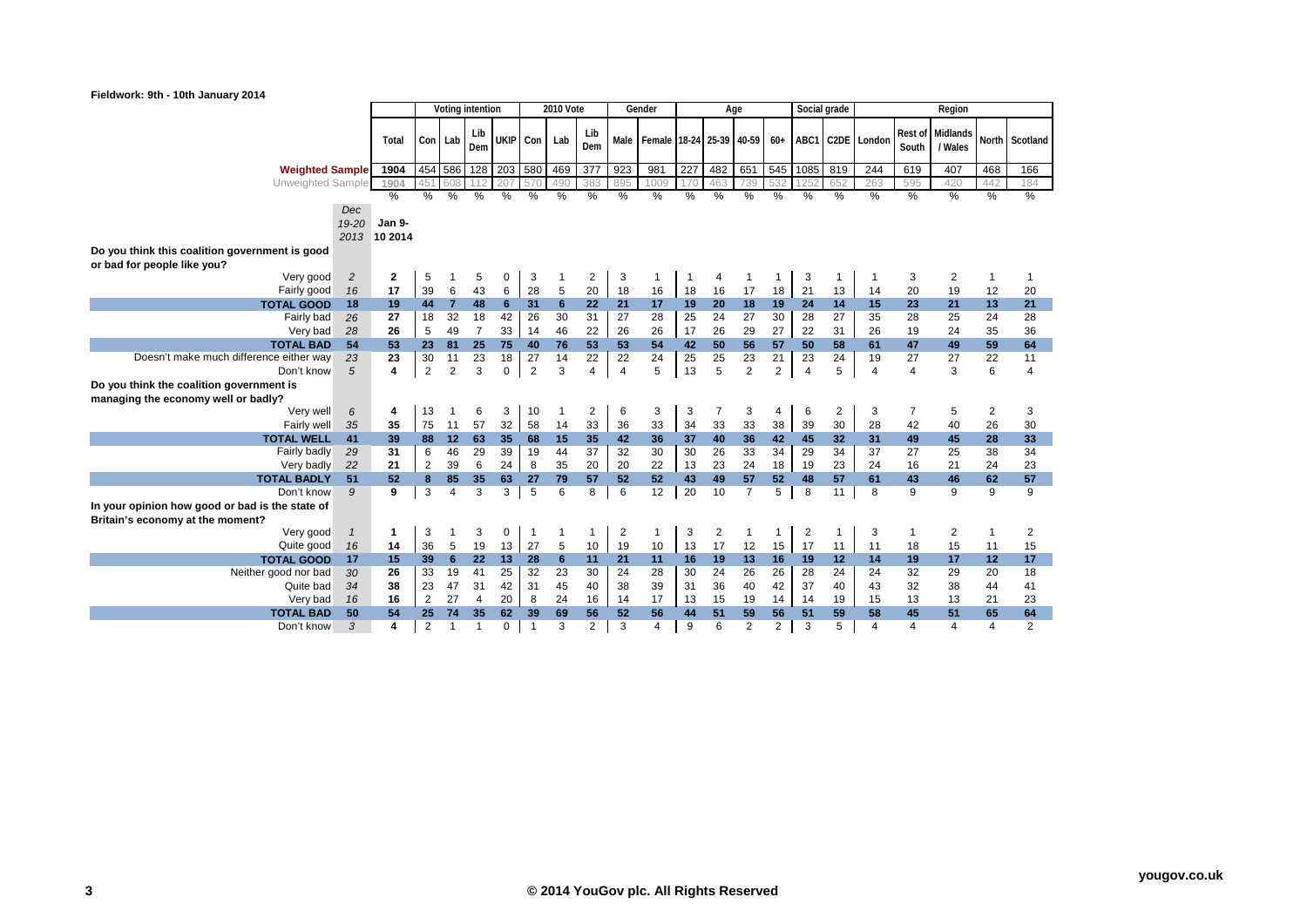| <b>2010 Vote</b><br>Gender<br>Social grade<br>Voting intention<br>Region<br>Age<br>Rest of<br>Midlands<br>Lib<br>Lib<br><b>UKIP</b><br>Con Lab<br>Con<br>Female 18-24 25-39 40-59<br>$60+$<br>ABC1 C2DE London<br>North<br>Scotland<br>Lab<br>Male<br>Total<br>Dem<br>Dem<br>South<br>/ Wales<br>454 586<br>$\overline{128}$<br>203<br>580<br>$\overline{377}$<br>923<br>227<br>482<br>651<br>545<br>1085<br>244<br>1904<br>469<br>981<br>819<br>619<br>407<br>468<br>166<br><b>Weighted Sample</b><br>608<br>Unweighted Sample<br>1904<br>207<br>490<br>895<br>739<br>263<br>595<br>420<br>442<br>570<br>1009<br>532<br>652<br>184<br>112<br>383<br>%<br>%<br>%<br>%<br>%<br>$\frac{0}{2}$<br>%<br>%<br>%<br>%<br>$\frac{0}{0}$<br>$\%$<br>$\frac{9}{6}$<br>%<br>$\%$<br>%<br>%<br>%<br>%<br>%<br>$\%$<br>Jan<br>Dec<br>$9 - 10$<br>$12 - 13$<br>2014<br>2013<br>How do you think the financial situation of<br>your household will change over the next 12<br>months?<br>$\overline{2}$<br>3<br>$\overline{c}$<br>$\overline{2}$<br>$\overline{2}$<br>3<br>Get a lot better<br>$\overline{c}$<br>3<br>2<br>$\overline{2}$<br>2<br>$\mathbf{1}$<br>5<br>$\mathbf{1}$<br>$\mathbf{1}$<br>$\mathbf{1}$<br>$\mathbf{1}$<br>4<br>$\mathbf{1}$<br>$\mathbf{1}$<br>$\mathbf{1}$<br>1<br>20<br>26<br>10<br>23<br>9<br>8<br>19<br>12<br>26<br>12<br>15<br>14<br>22<br>9<br>18<br>11<br>13<br>15<br>Get a little better<br>18<br>15<br>15<br>11<br>29<br>17<br>11<br>26<br>22<br>21<br>29<br>26<br>13<br><b>TOTAL BETTER</b><br>13<br>11<br>10<br>15<br>14<br>10<br>20<br>18<br>16<br>16<br>16<br>12<br>19<br>36<br>50<br>28<br>46<br>31<br>43<br>32<br>36<br>37<br>33<br>33<br>37<br>38<br>35<br>40<br>31<br>41<br>32<br>33<br>Stay about the same<br>36<br>33<br>40<br>32<br>29<br>17<br>36<br>25<br>24<br>36<br>29<br>27<br>32<br>23<br>36<br>34<br>Get a little worse<br>33<br>20<br>26<br>24<br>29<br>30<br>32<br>32<br>27<br>15<br>15<br>12<br>$\overline{1}$<br>21<br>3<br>22<br>$\overline{7}$<br>18<br>15<br>11<br>14<br>6<br>10<br>15<br>10<br>Get a lot worse<br>14<br>10<br>12<br>15<br>14<br>14<br>44<br>41<br>55<br>46<br>47<br><b>TOTAL WORSE</b><br>41<br>18<br>57<br>28<br>31<br>54<br>38<br>26<br>33<br>51<br>36<br>49<br>38<br>39<br>42<br>47<br>46<br>5<br>3<br>$\overline{2}$<br>3<br>5<br>5<br>6<br>11<br>9<br>3<br>8<br>6<br>5<br>$\overline{4}$<br>Don't know<br>6<br>$\overline{4}$<br>$\mathbf 0$<br>$\mathbf{1}$<br>$\overline{4}$<br>$\overline{7}$<br>$\overline{4}$<br>4<br>Jan<br>Mar 7-<br>$9 - 10$<br>8<br>2014<br>2013<br>Thinking about the government's plans to<br>make further cuts to spending, which of the<br>following areas do you think the government<br>should cut spending in the MOST? Please tick<br>up to three<br>70<br>71<br>80<br>54<br>83<br>62<br>71<br>70<br>76<br>78<br>71<br>Overseas aid<br>65<br>91<br>68<br>49<br>59<br>83<br>65<br>68<br>69<br>73<br>73<br>Welfare benefits<br>34<br>39<br>37<br>68<br>18<br>31<br>58<br>20<br>28<br>36<br>29<br>39<br>30<br>32<br>38<br>41<br>42<br>39<br>41<br>38<br>44<br>32<br>33<br>42<br>26<br>19<br>47<br>27<br>24<br>25<br>34<br>37<br>Environment and climate change<br>47<br>34<br>33<br>20<br>45<br>30<br>31<br>34<br>32<br>30<br>35<br>38<br>22<br>33<br>22<br>20<br>20<br>10<br>28<br>43<br>$\overline{7}$<br>10<br>23<br>17<br>25<br>16<br>24<br>14<br>21<br>17<br>23<br>20<br>23<br>19<br>Defence | Fieldwork: 9th - 10th January 2014 |    |    |    |    |    |    |    |   |    |    |    |   |    |    |    |   |    |    |    |                |    |   |
|--------------------------------------------------------------------------------------------------------------------------------------------------------------------------------------------------------------------------------------------------------------------------------------------------------------------------------------------------------------------------------------------------------------------------------------------------------------------------------------------------------------------------------------------------------------------------------------------------------------------------------------------------------------------------------------------------------------------------------------------------------------------------------------------------------------------------------------------------------------------------------------------------------------------------------------------------------------------------------------------------------------------------------------------------------------------------------------------------------------------------------------------------------------------------------------------------------------------------------------------------------------------------------------------------------------------------------------------------------------------------------------------------------------------------------------------------------------------------------------------------------------------------------------------------------------------------------------------------------------------------------------------------------------------------------------------------------------------------------------------------------------------------------------------------------------------------------------------------------------------------------------------------------------------------------------------------------------------------------------------------------------------------------------------------------------------------------------------------------------------------------------------------------------------------------------------------------------------------------------------------------------------------------------------------------------------------------------------------------------------------------------------------------------------------------------------------------------------------------------------------------------------------------------------------------------------------------------------------------------------------------------------------------------------------------------------------------------------------------------------------------------------------------------------------------------------------------------------------------------------------------------------------------------------------------------------------------------------------------------------------------------------------------------------------------------------------------------------------------------------------------------------------------------------------------------------------------------------------------------------------------------------------------------------------------------------------------------------------------------------------------------------------------|------------------------------------|----|----|----|----|----|----|----|---|----|----|----|---|----|----|----|---|----|----|----|----------------|----|---|
|                                                                                                                                                                                                                                                                                                                                                                                                                                                                                                                                                                                                                                                                                                                                                                                                                                                                                                                                                                                                                                                                                                                                                                                                                                                                                                                                                                                                                                                                                                                                                                                                                                                                                                                                                                                                                                                                                                                                                                                                                                                                                                                                                                                                                                                                                                                                                                                                                                                                                                                                                                                                                                                                                                                                                                                                                                                                                                                                                                                                                                                                                                                                                                                                                                                                                                                                                                                                        |                                    |    |    |    |    |    |    |    |   |    |    |    |   |    |    |    |   |    |    |    |                |    |   |
|                                                                                                                                                                                                                                                                                                                                                                                                                                                                                                                                                                                                                                                                                                                                                                                                                                                                                                                                                                                                                                                                                                                                                                                                                                                                                                                                                                                                                                                                                                                                                                                                                                                                                                                                                                                                                                                                                                                                                                                                                                                                                                                                                                                                                                                                                                                                                                                                                                                                                                                                                                                                                                                                                                                                                                                                                                                                                                                                                                                                                                                                                                                                                                                                                                                                                                                                                                                                        |                                    |    |    |    |    |    |    |    |   |    |    |    |   |    |    |    |   |    |    |    |                |    |   |
|                                                                                                                                                                                                                                                                                                                                                                                                                                                                                                                                                                                                                                                                                                                                                                                                                                                                                                                                                                                                                                                                                                                                                                                                                                                                                                                                                                                                                                                                                                                                                                                                                                                                                                                                                                                                                                                                                                                                                                                                                                                                                                                                                                                                                                                                                                                                                                                                                                                                                                                                                                                                                                                                                                                                                                                                                                                                                                                                                                                                                                                                                                                                                                                                                                                                                                                                                                                                        |                                    |    |    |    |    |    |    |    |   |    |    |    |   |    |    |    |   |    |    |    |                |    |   |
|                                                                                                                                                                                                                                                                                                                                                                                                                                                                                                                                                                                                                                                                                                                                                                                                                                                                                                                                                                                                                                                                                                                                                                                                                                                                                                                                                                                                                                                                                                                                                                                                                                                                                                                                                                                                                                                                                                                                                                                                                                                                                                                                                                                                                                                                                                                                                                                                                                                                                                                                                                                                                                                                                                                                                                                                                                                                                                                                                                                                                                                                                                                                                                                                                                                                                                                                                                                                        |                                    |    |    |    |    |    |    |    |   |    |    |    |   |    |    |    |   |    |    |    |                |    |   |
|                                                                                                                                                                                                                                                                                                                                                                                                                                                                                                                                                                                                                                                                                                                                                                                                                                                                                                                                                                                                                                                                                                                                                                                                                                                                                                                                                                                                                                                                                                                                                                                                                                                                                                                                                                                                                                                                                                                                                                                                                                                                                                                                                                                                                                                                                                                                                                                                                                                                                                                                                                                                                                                                                                                                                                                                                                                                                                                                                                                                                                                                                                                                                                                                                                                                                                                                                                                                        |                                    |    |    |    |    |    |    |    |   |    |    |    |   |    |    |    |   |    |    |    |                |    |   |
|                                                                                                                                                                                                                                                                                                                                                                                                                                                                                                                                                                                                                                                                                                                                                                                                                                                                                                                                                                                                                                                                                                                                                                                                                                                                                                                                                                                                                                                                                                                                                                                                                                                                                                                                                                                                                                                                                                                                                                                                                                                                                                                                                                                                                                                                                                                                                                                                                                                                                                                                                                                                                                                                                                                                                                                                                                                                                                                                                                                                                                                                                                                                                                                                                                                                                                                                                                                                        |                                    |    |    |    |    |    |    |    |   |    |    |    |   |    |    |    |   |    |    |    |                |    |   |
|                                                                                                                                                                                                                                                                                                                                                                                                                                                                                                                                                                                                                                                                                                                                                                                                                                                                                                                                                                                                                                                                                                                                                                                                                                                                                                                                                                                                                                                                                                                                                                                                                                                                                                                                                                                                                                                                                                                                                                                                                                                                                                                                                                                                                                                                                                                                                                                                                                                                                                                                                                                                                                                                                                                                                                                                                                                                                                                                                                                                                                                                                                                                                                                                                                                                                                                                                                                                        |                                    |    |    |    |    |    |    |    |   |    |    |    |   |    |    |    |   |    |    |    |                |    |   |
|                                                                                                                                                                                                                                                                                                                                                                                                                                                                                                                                                                                                                                                                                                                                                                                                                                                                                                                                                                                                                                                                                                                                                                                                                                                                                                                                                                                                                                                                                                                                                                                                                                                                                                                                                                                                                                                                                                                                                                                                                                                                                                                                                                                                                                                                                                                                                                                                                                                                                                                                                                                                                                                                                                                                                                                                                                                                                                                                                                                                                                                                                                                                                                                                                                                                                                                                                                                                        |                                    |    |    |    |    |    |    |    |   |    |    |    |   |    |    |    |   |    |    |    |                |    |   |
|                                                                                                                                                                                                                                                                                                                                                                                                                                                                                                                                                                                                                                                                                                                                                                                                                                                                                                                                                                                                                                                                                                                                                                                                                                                                                                                                                                                                                                                                                                                                                                                                                                                                                                                                                                                                                                                                                                                                                                                                                                                                                                                                                                                                                                                                                                                                                                                                                                                                                                                                                                                                                                                                                                                                                                                                                                                                                                                                                                                                                                                                                                                                                                                                                                                                                                                                                                                                        |                                    |    |    |    |    |    |    |    |   |    |    |    |   |    |    |    |   |    |    |    |                |    |   |
|                                                                                                                                                                                                                                                                                                                                                                                                                                                                                                                                                                                                                                                                                                                                                                                                                                                                                                                                                                                                                                                                                                                                                                                                                                                                                                                                                                                                                                                                                                                                                                                                                                                                                                                                                                                                                                                                                                                                                                                                                                                                                                                                                                                                                                                                                                                                                                                                                                                                                                                                                                                                                                                                                                                                                                                                                                                                                                                                                                                                                                                                                                                                                                                                                                                                                                                                                                                                        |                                    |    |    |    |    |    |    |    |   |    |    |    |   |    |    |    |   |    |    |    |                |    |   |
|                                                                                                                                                                                                                                                                                                                                                                                                                                                                                                                                                                                                                                                                                                                                                                                                                                                                                                                                                                                                                                                                                                                                                                                                                                                                                                                                                                                                                                                                                                                                                                                                                                                                                                                                                                                                                                                                                                                                                                                                                                                                                                                                                                                                                                                                                                                                                                                                                                                                                                                                                                                                                                                                                                                                                                                                                                                                                                                                                                                                                                                                                                                                                                                                                                                                                                                                                                                                        |                                    |    |    |    |    |    |    |    |   |    |    |    |   |    |    |    |   |    |    |    |                |    |   |
|                                                                                                                                                                                                                                                                                                                                                                                                                                                                                                                                                                                                                                                                                                                                                                                                                                                                                                                                                                                                                                                                                                                                                                                                                                                                                                                                                                                                                                                                                                                                                                                                                                                                                                                                                                                                                                                                                                                                                                                                                                                                                                                                                                                                                                                                                                                                                                                                                                                                                                                                                                                                                                                                                                                                                                                                                                                                                                                                                                                                                                                                                                                                                                                                                                                                                                                                                                                                        |                                    |    |    |    |    |    |    |    |   |    |    |    |   |    |    |    |   |    |    |    |                |    |   |
|                                                                                                                                                                                                                                                                                                                                                                                                                                                                                                                                                                                                                                                                                                                                                                                                                                                                                                                                                                                                                                                                                                                                                                                                                                                                                                                                                                                                                                                                                                                                                                                                                                                                                                                                                                                                                                                                                                                                                                                                                                                                                                                                                                                                                                                                                                                                                                                                                                                                                                                                                                                                                                                                                                                                                                                                                                                                                                                                                                                                                                                                                                                                                                                                                                                                                                                                                                                                        |                                    |    |    |    |    |    |    |    |   |    |    |    |   |    |    |    |   |    |    |    |                |    |   |
|                                                                                                                                                                                                                                                                                                                                                                                                                                                                                                                                                                                                                                                                                                                                                                                                                                                                                                                                                                                                                                                                                                                                                                                                                                                                                                                                                                                                                                                                                                                                                                                                                                                                                                                                                                                                                                                                                                                                                                                                                                                                                                                                                                                                                                                                                                                                                                                                                                                                                                                                                                                                                                                                                                                                                                                                                                                                                                                                                                                                                                                                                                                                                                                                                                                                                                                                                                                                        |                                    |    |    |    |    |    |    |    |   |    |    |    |   |    |    |    |   |    |    |    |                |    |   |
|                                                                                                                                                                                                                                                                                                                                                                                                                                                                                                                                                                                                                                                                                                                                                                                                                                                                                                                                                                                                                                                                                                                                                                                                                                                                                                                                                                                                                                                                                                                                                                                                                                                                                                                                                                                                                                                                                                                                                                                                                                                                                                                                                                                                                                                                                                                                                                                                                                                                                                                                                                                                                                                                                                                                                                                                                                                                                                                                                                                                                                                                                                                                                                                                                                                                                                                                                                                                        |                                    |    |    |    |    |    |    |    |   |    |    |    |   |    |    |    |   |    |    |    |                |    |   |
|                                                                                                                                                                                                                                                                                                                                                                                                                                                                                                                                                                                                                                                                                                                                                                                                                                                                                                                                                                                                                                                                                                                                                                                                                                                                                                                                                                                                                                                                                                                                                                                                                                                                                                                                                                                                                                                                                                                                                                                                                                                                                                                                                                                                                                                                                                                                                                                                                                                                                                                                                                                                                                                                                                                                                                                                                                                                                                                                                                                                                                                                                                                                                                                                                                                                                                                                                                                                        |                                    |    |    |    |    |    |    |    |   |    |    |    |   |    |    |    |   |    |    |    |                |    |   |
|                                                                                                                                                                                                                                                                                                                                                                                                                                                                                                                                                                                                                                                                                                                                                                                                                                                                                                                                                                                                                                                                                                                                                                                                                                                                                                                                                                                                                                                                                                                                                                                                                                                                                                                                                                                                                                                                                                                                                                                                                                                                                                                                                                                                                                                                                                                                                                                                                                                                                                                                                                                                                                                                                                                                                                                                                                                                                                                                                                                                                                                                                                                                                                                                                                                                                                                                                                                                        |                                    |    |    |    |    |    |    |    |   |    |    |    |   |    |    |    |   |    |    |    |                |    |   |
|                                                                                                                                                                                                                                                                                                                                                                                                                                                                                                                                                                                                                                                                                                                                                                                                                                                                                                                                                                                                                                                                                                                                                                                                                                                                                                                                                                                                                                                                                                                                                                                                                                                                                                                                                                                                                                                                                                                                                                                                                                                                                                                                                                                                                                                                                                                                                                                                                                                                                                                                                                                                                                                                                                                                                                                                                                                                                                                                                                                                                                                                                                                                                                                                                                                                                                                                                                                                        |                                    |    |    |    |    |    |    |    |   |    |    |    |   |    |    |    |   |    |    |    |                |    |   |
|                                                                                                                                                                                                                                                                                                                                                                                                                                                                                                                                                                                                                                                                                                                                                                                                                                                                                                                                                                                                                                                                                                                                                                                                                                                                                                                                                                                                                                                                                                                                                                                                                                                                                                                                                                                                                                                                                                                                                                                                                                                                                                                                                                                                                                                                                                                                                                                                                                                                                                                                                                                                                                                                                                                                                                                                                                                                                                                                                                                                                                                                                                                                                                                                                                                                                                                                                                                                        |                                    |    |    |    |    |    |    |    |   |    |    |    |   |    |    |    |   |    |    |    |                |    |   |
|                                                                                                                                                                                                                                                                                                                                                                                                                                                                                                                                                                                                                                                                                                                                                                                                                                                                                                                                                                                                                                                                                                                                                                                                                                                                                                                                                                                                                                                                                                                                                                                                                                                                                                                                                                                                                                                                                                                                                                                                                                                                                                                                                                                                                                                                                                                                                                                                                                                                                                                                                                                                                                                                                                                                                                                                                                                                                                                                                                                                                                                                                                                                                                                                                                                                                                                                                                                                        |                                    |    |    |    |    |    |    |    |   |    |    |    |   |    |    |    |   |    |    |    |                |    |   |
|                                                                                                                                                                                                                                                                                                                                                                                                                                                                                                                                                                                                                                                                                                                                                                                                                                                                                                                                                                                                                                                                                                                                                                                                                                                                                                                                                                                                                                                                                                                                                                                                                                                                                                                                                                                                                                                                                                                                                                                                                                                                                                                                                                                                                                                                                                                                                                                                                                                                                                                                                                                                                                                                                                                                                                                                                                                                                                                                                                                                                                                                                                                                                                                                                                                                                                                                                                                                        |                                    |    |    |    |    |    |    |    |   |    |    |    |   |    |    |    |   |    |    |    |                |    |   |
|                                                                                                                                                                                                                                                                                                                                                                                                                                                                                                                                                                                                                                                                                                                                                                                                                                                                                                                                                                                                                                                                                                                                                                                                                                                                                                                                                                                                                                                                                                                                                                                                                                                                                                                                                                                                                                                                                                                                                                                                                                                                                                                                                                                                                                                                                                                                                                                                                                                                                                                                                                                                                                                                                                                                                                                                                                                                                                                                                                                                                                                                                                                                                                                                                                                                                                                                                                                                        |                                    |    |    |    |    |    |    |    |   |    |    |    |   |    |    |    |   |    |    |    |                |    |   |
|                                                                                                                                                                                                                                                                                                                                                                                                                                                                                                                                                                                                                                                                                                                                                                                                                                                                                                                                                                                                                                                                                                                                                                                                                                                                                                                                                                                                                                                                                                                                                                                                                                                                                                                                                                                                                                                                                                                                                                                                                                                                                                                                                                                                                                                                                                                                                                                                                                                                                                                                                                                                                                                                                                                                                                                                                                                                                                                                                                                                                                                                                                                                                                                                                                                                                                                                                                                                        |                                    |    |    |    |    |    |    |    |   |    |    |    |   |    |    |    |   |    |    |    |                |    |   |
|                                                                                                                                                                                                                                                                                                                                                                                                                                                                                                                                                                                                                                                                                                                                                                                                                                                                                                                                                                                                                                                                                                                                                                                                                                                                                                                                                                                                                                                                                                                                                                                                                                                                                                                                                                                                                                                                                                                                                                                                                                                                                                                                                                                                                                                                                                                                                                                                                                                                                                                                                                                                                                                                                                                                                                                                                                                                                                                                                                                                                                                                                                                                                                                                                                                                                                                                                                                                        |                                    |    |    |    |    |    |    |    |   |    |    |    |   |    |    |    |   |    |    |    |                |    |   |
|                                                                                                                                                                                                                                                                                                                                                                                                                                                                                                                                                                                                                                                                                                                                                                                                                                                                                                                                                                                                                                                                                                                                                                                                                                                                                                                                                                                                                                                                                                                                                                                                                                                                                                                                                                                                                                                                                                                                                                                                                                                                                                                                                                                                                                                                                                                                                                                                                                                                                                                                                                                                                                                                                                                                                                                                                                                                                                                                                                                                                                                                                                                                                                                                                                                                                                                                                                                                        |                                    |    |    |    |    |    |    |    |   |    |    |    |   |    |    |    |   |    |    |    |                |    |   |
|                                                                                                                                                                                                                                                                                                                                                                                                                                                                                                                                                                                                                                                                                                                                                                                                                                                                                                                                                                                                                                                                                                                                                                                                                                                                                                                                                                                                                                                                                                                                                                                                                                                                                                                                                                                                                                                                                                                                                                                                                                                                                                                                                                                                                                                                                                                                                                                                                                                                                                                                                                                                                                                                                                                                                                                                                                                                                                                                                                                                                                                                                                                                                                                                                                                                                                                                                                                                        |                                    |    |    |    |    |    |    |    |   |    |    |    |   |    |    |    |   |    |    |    |                |    |   |
|                                                                                                                                                                                                                                                                                                                                                                                                                                                                                                                                                                                                                                                                                                                                                                                                                                                                                                                                                                                                                                                                                                                                                                                                                                                                                                                                                                                                                                                                                                                                                                                                                                                                                                                                                                                                                                                                                                                                                                                                                                                                                                                                                                                                                                                                                                                                                                                                                                                                                                                                                                                                                                                                                                                                                                                                                                                                                                                                                                                                                                                                                                                                                                                                                                                                                                                                                                                                        |                                    |    |    |    |    |    |    |    |   |    |    |    |   |    |    |    |   |    |    |    |                |    |   |
|                                                                                                                                                                                                                                                                                                                                                                                                                                                                                                                                                                                                                                                                                                                                                                                                                                                                                                                                                                                                                                                                                                                                                                                                                                                                                                                                                                                                                                                                                                                                                                                                                                                                                                                                                                                                                                                                                                                                                                                                                                                                                                                                                                                                                                                                                                                                                                                                                                                                                                                                                                                                                                                                                                                                                                                                                                                                                                                                                                                                                                                                                                                                                                                                                                                                                                                                                                                                        |                                    |    |    |    |    |    |    |    |   |    |    |    |   |    |    |    |   |    |    |    |                |    |   |
|                                                                                                                                                                                                                                                                                                                                                                                                                                                                                                                                                                                                                                                                                                                                                                                                                                                                                                                                                                                                                                                                                                                                                                                                                                                                                                                                                                                                                                                                                                                                                                                                                                                                                                                                                                                                                                                                                                                                                                                                                                                                                                                                                                                                                                                                                                                                                                                                                                                                                                                                                                                                                                                                                                                                                                                                                                                                                                                                                                                                                                                                                                                                                                                                                                                                                                                                                                                                        |                                    |    |    |    |    |    |    |    |   |    |    |    |   |    |    |    |   |    |    |    |                |    |   |
|                                                                                                                                                                                                                                                                                                                                                                                                                                                                                                                                                                                                                                                                                                                                                                                                                                                                                                                                                                                                                                                                                                                                                                                                                                                                                                                                                                                                                                                                                                                                                                                                                                                                                                                                                                                                                                                                                                                                                                                                                                                                                                                                                                                                                                                                                                                                                                                                                                                                                                                                                                                                                                                                                                                                                                                                                                                                                                                                                                                                                                                                                                                                                                                                                                                                                                                                                                                                        |                                    |    |    |    |    |    |    |    |   |    |    |    |   |    |    |    |   |    |    |    |                |    |   |
|                                                                                                                                                                                                                                                                                                                                                                                                                                                                                                                                                                                                                                                                                                                                                                                                                                                                                                                                                                                                                                                                                                                                                                                                                                                                                                                                                                                                                                                                                                                                                                                                                                                                                                                                                                                                                                                                                                                                                                                                                                                                                                                                                                                                                                                                                                                                                                                                                                                                                                                                                                                                                                                                                                                                                                                                                                                                                                                                                                                                                                                                                                                                                                                                                                                                                                                                                                                                        | Local government                   | 13 | 11 | 10 | 10 | 14 | 17 | 12 | 8 | 13 | 10 | 11 | 9 | 11 | 11 | 10 | 9 | 13 | 15 | 11 | $\overline{7}$ | 12 | 8 |
| $\overline{7}$<br>8<br>8<br>8<br>9<br>$\overline{7}$<br>8<br>8<br>9<br>6<br>6<br>8<br>8<br>8<br>8<br>7<br>9<br>6<br>7<br>9<br>$\overline{7}$<br>4<br>Transport                                                                                                                                                                                                                                                                                                                                                                                                                                                                                                                                                                                                                                                                                                                                                                                                                                                                                                                                                                                                                                                                                                                                                                                                                                                                                                                                                                                                                                                                                                                                                                                                                                                                                                                                                                                                                                                                                                                                                                                                                                                                                                                                                                                                                                                                                                                                                                                                                                                                                                                                                                                                                                                                                                                                                                                                                                                                                                                                                                                                                                                                                                                                                                                                                                         |                                    |    |    |    |    |    |    |    |   |    |    |    |   |    |    |    |   |    |    |    |                |    |   |
| 5<br>$\overline{2}$<br>5<br>$\overline{c}$<br>5<br>6<br>8<br>$\overline{2}$<br>$\overline{7}$<br>$\overline{c}$<br>5<br>3<br>5<br>6<br>$\overline{\mathbf{c}}$<br>$\mathbf{1}$<br>5<br>6<br>Pensions<br>4<br>$\mathbf{1}$<br>10<br>4                                                                                                                                                                                                                                                                                                                                                                                                                                                                                                                                                                                                                                                                                                                                                                                                                                                                                                                                                                                                                                                                                                                                                                                                                                                                                                                                                                                                                                                                                                                                                                                                                                                                                                                                                                                                                                                                                                                                                                                                                                                                                                                                                                                                                                                                                                                                                                                                                                                                                                                                                                                                                                                                                                                                                                                                                                                                                                                                                                                                                                                                                                                                                                   |                                    |    |    |    |    |    |    |    |   |    |    |    |   |    |    |    |   |    |    |    |                |    |   |
| 3<br>$\overline{c}$<br>$\overline{c}$<br>5<br>3<br>$\overline{4}$<br>3<br>$\overline{4}$<br>3<br>3<br>$\overline{\mathbf{4}}$<br>3<br>3<br>$\overline{2}$<br>3<br>3<br>$\overline{1}$<br>3<br>3<br>2<br>3<br>3<br>Education and schools<br>$\sqrt{2}$<br>$\overline{2}$<br>$\overline{c}$<br>3<br>3<br>3<br>5<br>6<br>$\overline{4}$<br>4<br>$\overline{c}$<br>$\overline{4}$<br>4<br>$\overline{4}$<br><b>NHS</b><br>1                                                                                                                                                                                                                                                                                                                                                                                                                                                                                                                                                                                                                                                                                                                                                                                                                                                                                                                                                                                                                                                                                                                                                                                                                                                                                                                                                                                                                                                                                                                                                                                                                                                                                                                                                                                                                                                                                                                                                                                                                                                                                                                                                                                                                                                                                                                                                                                                                                                                                                                                                                                                                                                                                                                                                                                                                                                                                                                                                                                |                                    |    |    |    |    |    |    |    |   |    |    |    |   |    |    |    |   |    |    |    |                |    |   |
| 3<br>2<br>3<br>$\overline{c}$<br>4<br>4<br>4<br>$\overline{2}$<br>$\overline{2}$<br>$\overline{2}$<br>3<br>$\mathbf{2}$<br>$\overline{2}$<br>$\overline{2}$<br>3<br>$\overline{2}$<br>$\overline{2}$<br>$\mathbf 0$<br>$\mathbf{1}$<br>$\overline{2}$<br>4<br>$\mathbf{1}$<br>3<br>2<br>Crime and policing<br>$\overline{1}$<br>4<br>$\mathbf{1}$<br>4<br>$\mathbf{1}$                                                                                                                                                                                                                                                                                                                                                                                                                                                                                                                                                                                                                                                                                                                                                                                                                                                                                                                                                                                                                                                                                                                                                                                                                                                                                                                                                                                                                                                                                                                                                                                                                                                                                                                                                                                                                                                                                                                                                                                                                                                                                                                                                                                                                                                                                                                                                                                                                                                                                                                                                                                                                                                                                                                                                                                                                                                                                                                                                                                                                                 |                                    |    |    |    |    |    |    |    |   |    |    |    |   |    |    |    |   |    |    |    |                |    |   |
| $\overline{7}$<br>$\overline{7}$<br>5<br>$\overline{7}$<br>8<br>5<br>$\overline{7}$<br>6<br>6<br>4<br>$\overline{c}$<br>9<br>5<br>6<br>5<br>5<br>5<br>6<br>2<br>10<br>0<br>$\overline{7}$<br>None of these                                                                                                                                                                                                                                                                                                                                                                                                                                                                                                                                                                                                                                                                                                                                                                                                                                                                                                                                                                                                                                                                                                                                                                                                                                                                                                                                                                                                                                                                                                                                                                                                                                                                                                                                                                                                                                                                                                                                                                                                                                                                                                                                                                                                                                                                                                                                                                                                                                                                                                                                                                                                                                                                                                                                                                                                                                                                                                                                                                                                                                                                                                                                                                                             |                                    |    |    |    |    |    |    |    |   |    |    |    |   |    |    |    |   |    |    |    |                |    |   |
| $\overline{c}$<br>$\overline{2}$<br>5<br>5<br>5<br>$\overline{7}$<br>6<br>5<br>5<br>3<br>8<br>$\overline{4}$<br>3<br>1<br>14<br>$\mathbf{1}$<br>5<br>6<br>$\overline{4}$<br>Don't know<br>$\overline{4}$<br>4<br>4                                                                                                                                                                                                                                                                                                                                                                                                                                                                                                                                                                                                                                                                                                                                                                                                                                                                                                                                                                                                                                                                                                                                                                                                                                                                                                                                                                                                                                                                                                                                                                                                                                                                                                                                                                                                                                                                                                                                                                                                                                                                                                                                                                                                                                                                                                                                                                                                                                                                                                                                                                                                                                                                                                                                                                                                                                                                                                                                                                                                                                                                                                                                                                                     |                                    |    |    |    |    |    |    |    |   |    |    |    |   |    |    |    |   |    |    |    |                |    |   |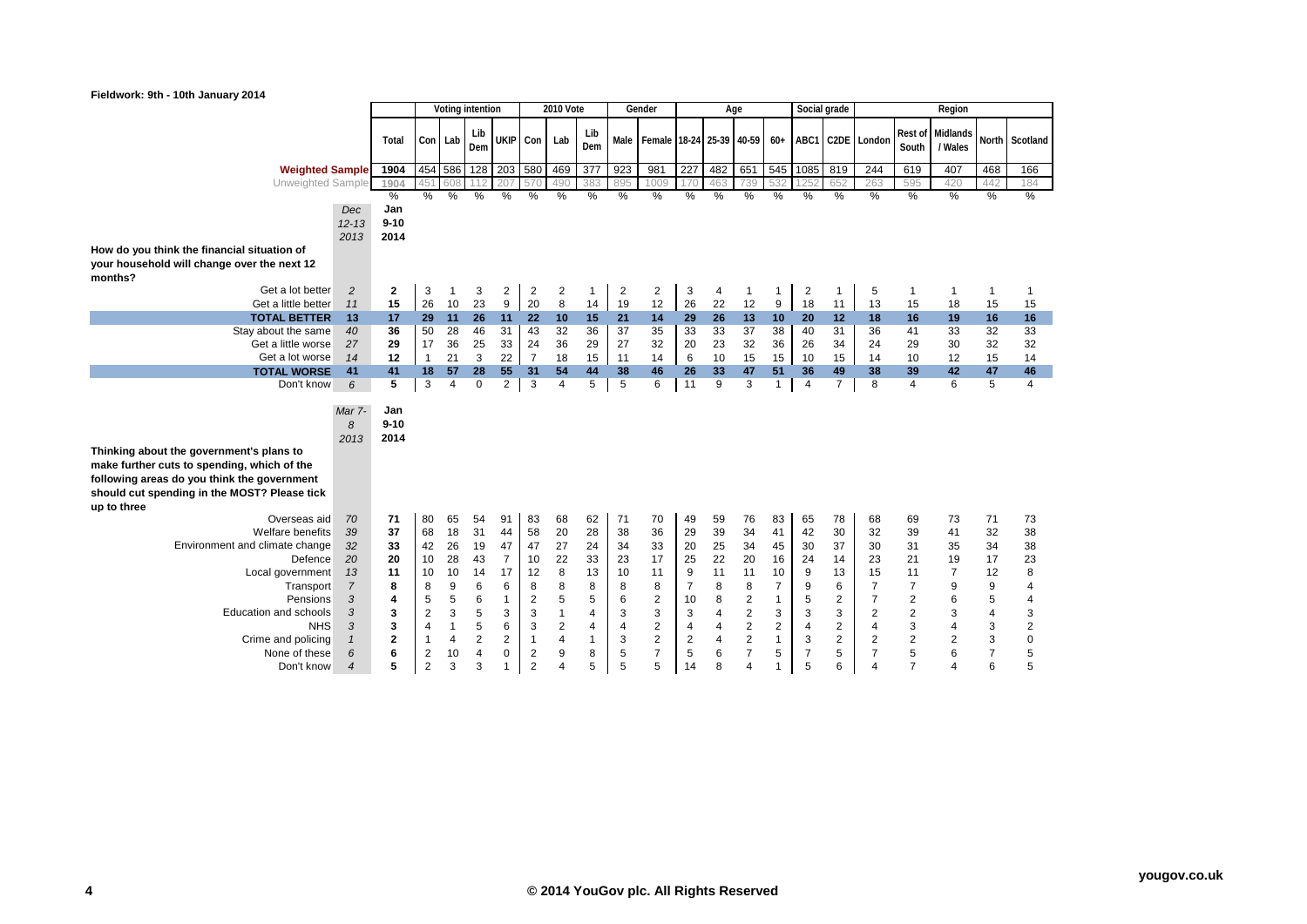| Fieldwork: 9th - 10th January 2014                                                                                                                                                                                                                                                                                                                                                                                                                                                                 |                                                                                                                                     |                                                                                                |                                                                             |                                                                                                        |                                                                                                                |                                                                           |                                                                                                                            |                                                                              |                                                                          |                                                                             |                                                                                                    |                                                                                                         |                                                                                          |                                                                                                         |                                                                                        |                                                                             |                                                                                          |                                                                 |                                                                                          |                                                                                                                |                                                                                                    |                                                                             |
|----------------------------------------------------------------------------------------------------------------------------------------------------------------------------------------------------------------------------------------------------------------------------------------------------------------------------------------------------------------------------------------------------------------------------------------------------------------------------------------------------|-------------------------------------------------------------------------------------------------------------------------------------|------------------------------------------------------------------------------------------------|-----------------------------------------------------------------------------|--------------------------------------------------------------------------------------------------------|----------------------------------------------------------------------------------------------------------------|---------------------------------------------------------------------------|----------------------------------------------------------------------------------------------------------------------------|------------------------------------------------------------------------------|--------------------------------------------------------------------------|-----------------------------------------------------------------------------|----------------------------------------------------------------------------------------------------|---------------------------------------------------------------------------------------------------------|------------------------------------------------------------------------------------------|---------------------------------------------------------------------------------------------------------|----------------------------------------------------------------------------------------|-----------------------------------------------------------------------------|------------------------------------------------------------------------------------------|-----------------------------------------------------------------|------------------------------------------------------------------------------------------|----------------------------------------------------------------------------------------------------------------|----------------------------------------------------------------------------------------------------|-----------------------------------------------------------------------------|
|                                                                                                                                                                                                                                                                                                                                                                                                                                                                                                    |                                                                                                                                     |                                                                                                |                                                                             |                                                                                                        | Voting intention                                                                                               |                                                                           |                                                                                                                            | 2010 Vote                                                                    |                                                                          |                                                                             | Gender                                                                                             |                                                                                                         |                                                                                          | Age                                                                                                     |                                                                                        |                                                                             | Social grade                                                                             |                                                                 |                                                                                          | Region                                                                                                         |                                                                                                    |                                                                             |
|                                                                                                                                                                                                                                                                                                                                                                                                                                                                                                    |                                                                                                                                     | Total                                                                                          | Con Lab                                                                     |                                                                                                        | Lib<br>Dem                                                                                                     | <b>UKIP</b>                                                               | Con                                                                                                                        | Lab                                                                          | Lib<br>Dem                                                               | Male                                                                        | Female 18-24 25-39 40-59                                                                           |                                                                                                         |                                                                                          |                                                                                                         | $60+$                                                                                  |                                                                             |                                                                                          | ABC1 C2DE London                                                | Rest of<br>South                                                                         | Midlands<br>/ Wales                                                                                            | North                                                                                              | Scotland                                                                    |
| <b>Weighted Sample</b>                                                                                                                                                                                                                                                                                                                                                                                                                                                                             |                                                                                                                                     | 1904                                                                                           |                                                                             | 454 586                                                                                                | 128                                                                                                            | 203                                                                       | 580                                                                                                                        | 469                                                                          | 377                                                                      | 923                                                                         | 981                                                                                                | 227                                                                                                     | 482                                                                                      | 651                                                                                                     | 545                                                                                    | 1085                                                                        | 819                                                                                      | 244                                                             | 619                                                                                      | 407                                                                                                            | 468                                                                                                | 166                                                                         |
| Unweighted Sample                                                                                                                                                                                                                                                                                                                                                                                                                                                                                  |                                                                                                                                     | 1904                                                                                           | 45'                                                                         | 608                                                                                                    | 112                                                                                                            | 207                                                                       | 57C                                                                                                                        | 490                                                                          | 383                                                                      | 895                                                                         | 1009                                                                                               | 170                                                                                                     | 46.                                                                                      | 739                                                                                                     | 532                                                                                    |                                                                             | 652                                                                                      | 263                                                             | 595                                                                                      | 420                                                                                                            | 442                                                                                                | 184                                                                         |
|                                                                                                                                                                                                                                                                                                                                                                                                                                                                                                    |                                                                                                                                     | %                                                                                              | $\%$                                                                        | %                                                                                                      | $\%$                                                                                                           | %                                                                         | $\%$                                                                                                                       | %                                                                            | %                                                                        | %                                                                           | %                                                                                                  | $\frac{0}{0}$                                                                                           | %                                                                                        | %                                                                                                       | %                                                                                      | %                                                                           | %                                                                                        | %                                                               | $\%$                                                                                     | $\frac{0}{2}$                                                                                                  | %                                                                                                  | %                                                                           |
|                                                                                                                                                                                                                                                                                                                                                                                                                                                                                                    | Mar 7-                                                                                                                              | Jan                                                                                            |                                                                             |                                                                                                        |                                                                                                                |                                                                           |                                                                                                                            |                                                                              |                                                                          |                                                                             |                                                                                                    |                                                                                                         |                                                                                          |                                                                                                         |                                                                                        |                                                                             |                                                                                          |                                                                 |                                                                                          |                                                                                                                |                                                                                                    |                                                                             |
|                                                                                                                                                                                                                                                                                                                                                                                                                                                                                                    | 8                                                                                                                                   | $9 - 10$                                                                                       |                                                                             |                                                                                                        |                                                                                                                |                                                                           |                                                                                                                            |                                                                              |                                                                          |                                                                             |                                                                                                    |                                                                                                         |                                                                                          |                                                                                                         |                                                                                        |                                                                             |                                                                                          |                                                                 |                                                                                          |                                                                                                                |                                                                                                    |                                                                             |
|                                                                                                                                                                                                                                                                                                                                                                                                                                                                                                    | 2013                                                                                                                                | 2014                                                                                           |                                                                             |                                                                                                        |                                                                                                                |                                                                           |                                                                                                                            |                                                                              |                                                                          |                                                                             |                                                                                                    |                                                                                                         |                                                                                          |                                                                                                         |                                                                                        |                                                                             |                                                                                          |                                                                 |                                                                                          |                                                                                                                |                                                                                                    |                                                                             |
| Thinking about the government's plans to<br>make further cuts to spending, which of the<br>following areas do you think the government<br>should try to PROTECT from cuts? Please tick<br>up to three                                                                                                                                                                                                                                                                                              |                                                                                                                                     |                                                                                                |                                                                             |                                                                                                        |                                                                                                                |                                                                           |                                                                                                                            |                                                                              |                                                                          |                                                                             |                                                                                                    |                                                                                                         |                                                                                          |                                                                                                         |                                                                                        |                                                                             |                                                                                          |                                                                 |                                                                                          |                                                                                                                |                                                                                                    |                                                                             |
| <b>NHS</b><br><b>Education and schools</b><br>Pensions<br>Crime and policing<br>Defence<br><b>Welfare benefits</b><br>Environment and climate change<br>Transport<br>Local government<br>Overseas aid<br>None of these<br>Don't know                                                                                                                                                                                                                                                               | 76<br>53<br>38<br>42<br>17<br>16<br>6<br>$\overline{7}$<br>6<br>$\overline{c}$<br>$\mathbf{1}$<br>$\overline{4}$<br>Sep<br>$9 - 10$ | 67<br>54<br>39<br>33<br>18<br>15<br>8<br>7<br>$\overline{7}$<br>3<br>2<br>5<br>Jan<br>$9 - 10$ | 66<br>59<br>41<br>39<br>29<br>5<br>5<br>10<br>5<br>3<br>3<br>$\overline{2}$ | 71<br>52<br>35<br>27<br>11<br>27<br>9<br>6<br>10<br>$\overline{2}$<br>$\overline{c}$<br>$\overline{4}$ | 70<br>66<br>32<br>26<br>$\overline{4}$<br>9<br>16<br>17<br>$\overline{7}$<br>6<br>$\overline{\mathbf{c}}$<br>6 | 71<br>41<br>51<br>43<br>31<br>10<br>5<br>9<br>6<br>3<br>$\mathbf{1}$<br>1 | 69<br>51<br>47<br>39<br>32<br>8<br>5<br>$\overline{7}$<br>5<br>$\overline{2}$<br>$\overline{\mathbf{c}}$<br>$\overline{2}$ | 66<br>51<br>37<br>31<br>15<br>23<br>6<br>6<br>10<br>$\overline{2}$<br>2<br>5 | 72<br>58<br>38<br>27<br>9<br>16<br>13<br>9<br>8<br>5<br>$\mathbf 2$<br>5 | 63<br>50<br>40<br>31<br>19<br>15<br>8<br>9<br>$\overline{7}$<br>3<br>3<br>5 | 72<br>58<br>39<br>34<br>18<br>15<br>$\overline{7}$<br>6<br>$\overline{7}$<br>3<br>$\mathbf 2$<br>5 | 61<br>62<br>21<br>31<br>10<br>$\overline{7}$<br>13<br>13<br>$\overline{4}$<br>$\overline{4}$<br>3<br>15 | 63<br>55<br>24<br>32<br>15<br>18<br>$\overline{7}$<br>9<br>5<br>$\overline{2}$<br>3<br>6 | 69<br>55<br>38<br>34<br>18<br>17<br>9<br>$\overline{7}$<br>8<br>3<br>$\boldsymbol{2}$<br>$\overline{4}$ | 72<br>49<br>64<br>32<br>25<br>13<br>5<br>4<br>9<br>3<br>$\mathbf{1}$<br>$\overline{2}$ | 66<br>56<br>37<br>35<br>17<br>12<br>9<br>9<br>8<br>$\overline{4}$<br>3<br>4 | 69<br>53<br>43<br>30<br>20<br>19<br>5<br>5<br>6<br>$\overline{2}$<br>$\overline{c}$<br>6 | 68<br>53<br>36<br>32<br>16<br>19<br>8<br>15<br>5<br>2<br>5<br>3 | 68<br>54<br>36<br>32<br>20<br>11<br>9<br>$\overline{7}$<br>$\overline{7}$<br>4<br>2<br>6 | 69<br>57<br>39<br>36<br>18<br>15<br>$\overline{7}$<br>6<br>6<br>3<br>$\overline{2}$<br>$\overline{\mathbf{4}}$ | 67<br>53<br>43<br>32<br>16<br>18<br>6<br>4<br>10<br>$\overline{2}$<br>$\overline{\mathbf{c}}$<br>5 | 64<br>53<br>49<br>27<br>20<br>15<br>6<br>9<br>5<br>4<br>2<br>$\overline{4}$ |
| So far the government have said that they have<br>protected spending on the NHS, international<br>development and schools. As a result, cuts in<br>other government departments have had to be<br>deeper in order to achieve the overall target for<br>spending cuts.<br>Do you think it is right or wrong to protect<br>spending on the NHS, if this means deeper<br>cuts elsewhere?<br>Right - its budget should be protected<br>Wrong - it should face its share of spending cuts<br>Don't know | 2013<br>75<br>15<br>10                                                                                                              | 2014<br>79<br>13<br>8                                                                          | 72<br>22<br>6                                                               | 90<br>7<br>3                                                                                           | 78<br>19<br>$\overline{4}$                                                                                     | 78<br>18<br>4                                                             | 75<br>18<br>6                                                                                                              | 85<br>8<br>6                                                                 | 82<br>13<br>6                                                            | 76<br>17<br>8                                                               | 81<br>10<br>9                                                                                      | 74<br>13<br>13                                                                                          | 74<br>14<br>12                                                                           | 80<br>14<br>6                                                                                           | 83<br>12<br>5                                                                          | 76<br>16<br>8                                                               | 82<br>10<br>8                                                                            | 77<br>14<br>9                                                   | 76<br>16<br>9                                                                            | 81<br>12<br>8                                                                                                  | 81<br>10<br>8                                                                                      | 78<br>15<br>$\overline{7}$                                                  |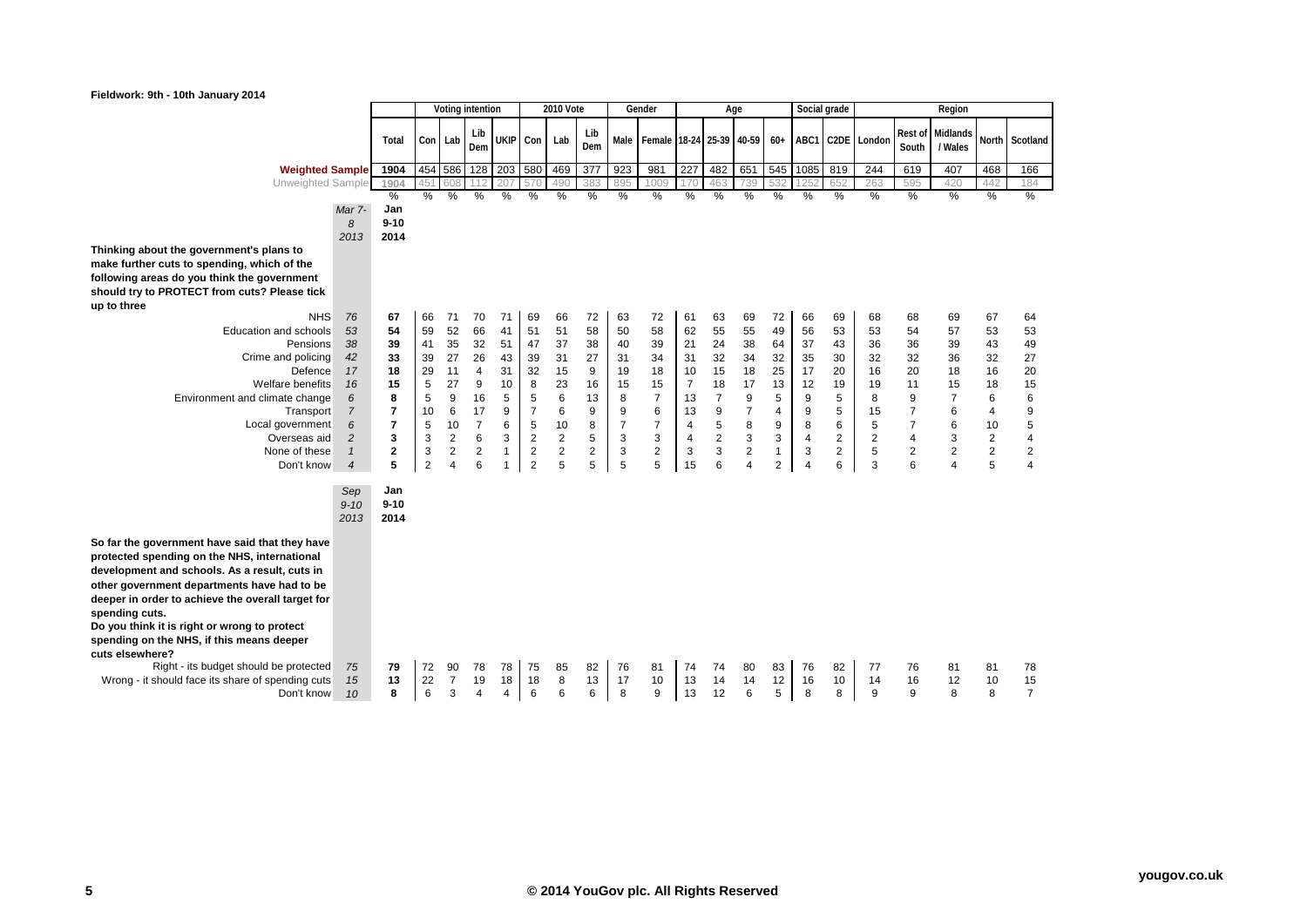| Fieldwork: 9th - 10th January 2014                                                                                                                                                                                                                                                 |                          |                              |                |                |                  |                            |                  |                |                |                |                          |                        |                |                |                            |                |                |                  |                  |                     |                |                |
|------------------------------------------------------------------------------------------------------------------------------------------------------------------------------------------------------------------------------------------------------------------------------------|--------------------------|------------------------------|----------------|----------------|------------------|----------------------------|------------------|----------------|----------------|----------------|--------------------------|------------------------|----------------|----------------|----------------------------|----------------|----------------|------------------|------------------|---------------------|----------------|----------------|
|                                                                                                                                                                                                                                                                                    |                          |                              |                |                | Voting intention |                            |                  | 2010 Vote      |                |                | Gender                   |                        |                | Age            |                            |                | Social grade   |                  |                  | Region              |                |                |
|                                                                                                                                                                                                                                                                                    |                          | Total                        |                | Con Lab        | Lib<br>Dem       |                            | UKIP Con         | Lab            | Lib<br>Dem     | Male           | Female 18-24 25-39 40-59 |                        |                |                | $60+$                      |                |                | ABC1 C2DE London | Rest of<br>South | Midlands<br>/ Wales | <b>North</b>   | Scotland       |
| <b>Weighted Sample</b>                                                                                                                                                                                                                                                             |                          | 1904                         | 454            | 586            | 128              | 203                        | 580              | 469            | 377            | 923            | 981                      | 227                    | 482            | 651            | 545                        | 1085           | 819            | 244              | 619              | 407                 | 468            | 166            |
| Unweighted Sample                                                                                                                                                                                                                                                                  |                          | 1904                         | 45             | 608            |                  | 207                        | 57C              | 490            | 383            | 895            | 1009                     | 170                    | 463            | 739            |                            | 1252           | 652            | 263              | 595              | 420                 | 442            | 184            |
|                                                                                                                                                                                                                                                                                    | Mar<br>$14 - 15$<br>2013 | %<br>Jan<br>$9 - 10$<br>2014 | $\%$           | %              | %                | %                          | %                | %              | %              | %              | %                        | %                      | %              | %              | %                          | %              | %              | %                | %                | %                   | $\%$           | %              |
| Do you think it is right or wrong to protect<br>spending on international development, if this<br>means deeper cuts elsewhere?<br>Right - its budget should be protected<br>Wrong - it should face its share of spending cuts                                                      | 10<br>76                 | 10<br>78                     | 8<br>83        | 12<br>74       | 17<br>72         | 4<br>91                    | 7<br>86          | 11<br>75       | 12<br>77       | 11<br>78       | 8<br>78                  | 15<br>63               | 14<br>67       | 8<br>83        | 6<br>87                    | 12<br>76       | 6<br>80        | 16<br>68         | 9<br>79          | 8<br>78             | 8<br>79        | 10<br>79       |
| Don't know                                                                                                                                                                                                                                                                         | 14                       | 13                           | 9              | 13             | 11               | $\overline{4}$             | $\overline{7}$   | 14             | 11             | $\vert$ 11     | 14                       | 23                     | 19             | 9              | 8                          | 12             | 13             | 15               | 12               | 13                  | 13             | 11             |
| Do you think it is right or wrong to protect<br>spending on schools, if this means deeper<br>cuts elsewhere?<br>Right - its budget should be protected<br>Wrong - it should face its share of spending cuts<br>Don't know                                                          |                          | 71<br>18<br>10               | 70<br>21<br>8  | 78<br>13<br>9  | 82<br>15<br>3    | 66<br>27<br>$\overline{7}$ | 66<br>26<br>8    | 76<br>13<br>11 | 71<br>20<br>9  | 70<br>21<br>9  | 73<br>16<br>11           | 78<br>11<br>$\vert$ 11 | 70<br>17<br>14 | 72<br>20<br>8  | 70<br>22<br>9              | 71<br>19<br>9  | 72<br>17<br>11 | 70<br>18<br>12   | 74<br>17<br>10   | 70<br>21<br>9       | 70<br>18<br>12 | 75<br>18<br>8  |
| Currently the state pension rises each year in<br>line with inflation, in line with wages or by<br>2.5%, whichever is the highest. This is known<br>as the "triple lock"                                                                                                           |                          |                              |                |                |                  |                            |                  |                |                |                |                          |                        |                |                |                            |                |                |                  |                  |                     |                |                |
| David Cameron has said he will guarantee the<br>triple lock for pensions until at least 2020. Do<br>you think this is the right or wrong thing to do?                                                                                                                              |                          |                              |                |                |                  |                            |                  |                |                |                |                          |                        |                |                |                            |                |                |                  |                  |                     |                |                |
| Right thing to do<br>Wrong thing to do<br>Not sure                                                                                                                                                                                                                                 |                          | 65<br>12<br>23               | 77<br>11<br>12 | 59<br>14<br>28 | 63<br>23<br>14   | 72<br>9                    | 74<br>9<br>18 17 | 60<br>12<br>28 | 65<br>16<br>19 | 62<br>16<br>22 | 68<br>8<br>24            | 46<br>18<br>36         | 51<br>17<br>33 | 64<br>14<br>22 | 87<br>$\overline{2}$<br>11 | 65<br>14<br>20 | 65<br>9<br>27  | 63<br>16<br>22   | 65<br>12<br>23   | 66<br>11<br>22      | 65<br>10<br>25 | 65<br>13<br>22 |
| The minimum wage for people over the age of<br>21 is currently £6.31 an hour.<br>Some people think the minimum wage should<br>be increased so low paid people are better off.<br>Other people think that an increase in the<br>minimum wage would risk increasing<br>unemployment. |                          |                              |                |                |                  |                            |                  |                |                |                |                          |                        |                |                |                            |                |                |                  |                  |                     |                |                |
| Would you support or oppose a substantial<br>increase in the minimum wage?                                                                                                                                                                                                         |                          |                              |                |                |                  |                            |                  |                |                |                |                          |                        |                |                |                            |                |                |                  |                  |                     |                |                |
| Support<br>Oppose<br>Don't know                                                                                                                                                                                                                                                    |                          | 66<br>19<br>15               | 50<br>33<br>16 | 80<br>10<br>10 | 70<br>22<br>8    | 66<br>23<br>11             | 51<br>31<br>18   | 79<br>9<br>13  | 73<br>14<br>14 | 66<br>21<br>13 | 65<br>17<br>18           | 67<br>17<br>16         | 59<br>22<br>19 | 70<br>17<br>13 | 66<br>20<br>14             | 61<br>23<br>16 | 72<br>14<br>15 | 68<br>17<br>15   | 62<br>23<br>15   | 67<br>19<br>14      | 69<br>15<br>15 | 64<br>19<br>17 |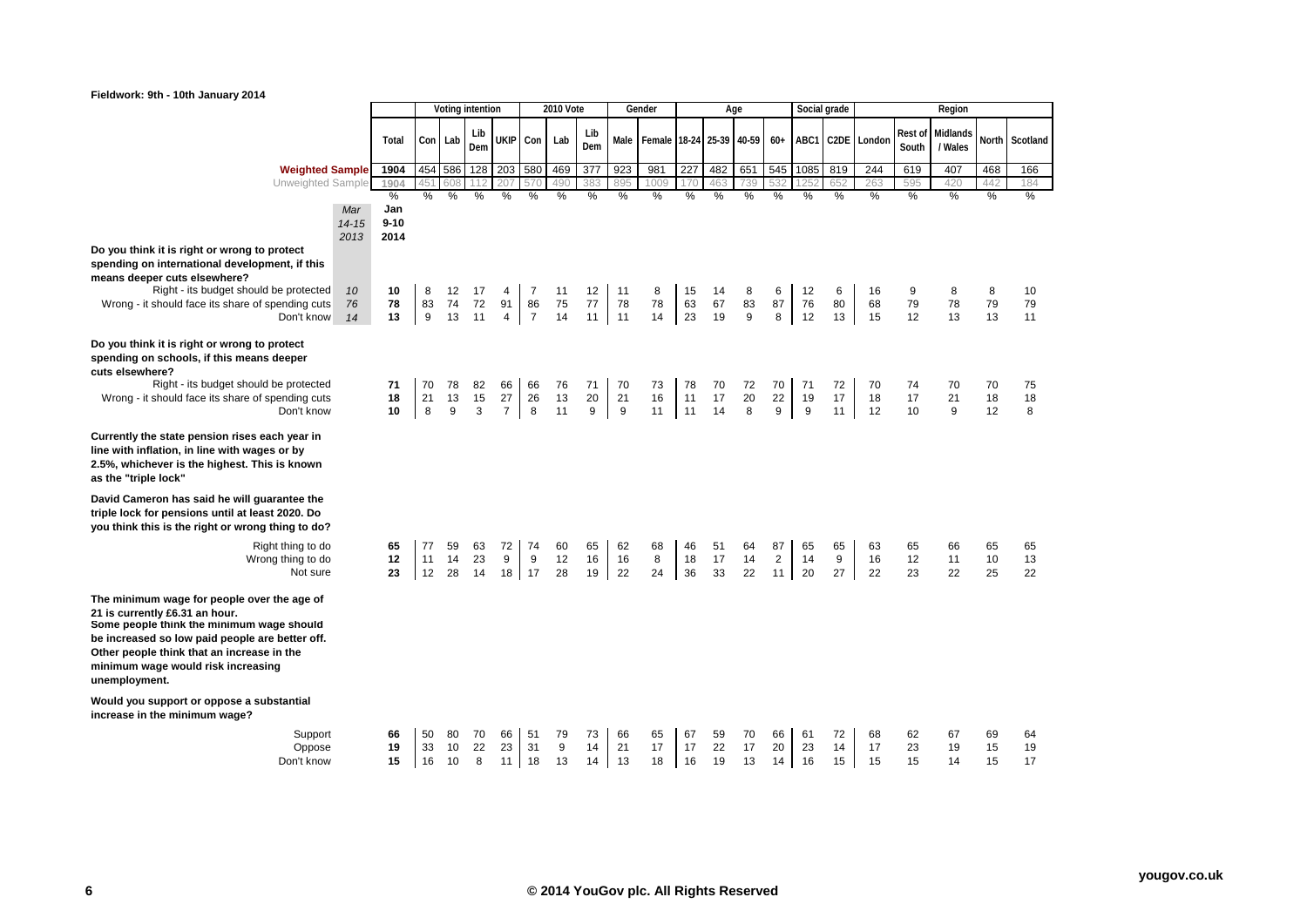## **Fieldwork: 9th - 10th January 2014**



|                                                                                                                                                                                   |                |                            |                | Voting intention |                            |                           | <b>2010 Vote</b> |                |                | Gender                   |                 |                | Age            |                | Social grade   |                |                  |                  | Region                     |                |                |
|-----------------------------------------------------------------------------------------------------------------------------------------------------------------------------------|----------------|----------------------------|----------------|------------------|----------------------------|---------------------------|------------------|----------------|----------------|--------------------------|-----------------|----------------|----------------|----------------|----------------|----------------|------------------|------------------|----------------------------|----------------|----------------|
|                                                                                                                                                                                   | Total          | Con Lab                    |                | Lib<br>Dem       | <b>UKIP</b>                | Con Lab                   |                  | Lib<br>Dem     | Male           | Female 18-24 25-39 40-59 |                 |                |                | $60+$          |                |                | ABC1 C2DE Londor | Rest of<br>South | Midlands<br>/ Wales        |                | North Scotland |
| <b>Weighted Sample</b>                                                                                                                                                            | 1904           |                            | 454 586        | 128              | $\overline{203}$           | 580                       | 469              | 377            | 923            | 981                      | 227             | 482            | 651            | 545            | 1085           | 819            | 244              | 619              | 407                        | 468            | 166            |
| Unweighted Sample                                                                                                                                                                 | 1904           |                            | 608            | 12               | 207                        | 570                       | 490              |                | 895            | 1009                     | 17 <sub>C</sub> | 463            | 739            |                |                | 652            | 263              | 595              | 420                        | 442            | 184            |
|                                                                                                                                                                                   | $\frac{0}{0}$  | %                          | %              | $\frac{9}{6}$    | $\frac{0}{6}$              | $\frac{0}{0}$             | $\frac{0}{2}$    | $\frac{0}{2}$  | $\frac{0}{0}$  | $\frac{0}{2}$            | $\frac{0}{2}$   | $\frac{0}{0}$  | $\frac{0}{2}$  | $\frac{0}{2}$  | $\frac{0}{6}$  | $\frac{9}{6}$  | %                | $\frac{0}{6}$    | %                          | %              | %              |
| Below is a list of possible changes to benefits.<br>Would you support or oppose each one?<br>Stopping the payment of housing benefit to<br>people under the age of 25?<br>Support | 49             | 67                         | 33             | 40               | 67                         | 67                        | 38               | 37             | 50             | 48                       | 39              | 44             | 46             | 60             | 51             | 46             | 51               | 49               | 50                         | 48             | 42             |
| Oppose                                                                                                                                                                            | 34             | 17                         | 52             | 44               | 22                         | 18                        | 41               | 46             | 34             | 33                       | 42              | 38             | 37             | 23             | 33             | 34             | 36               | 32               | 34                         | 32             | 41             |
| Don't know                                                                                                                                                                        | 18             | 16                         | 15             | 16               | 11                         | 16                        | 21               | 17             | 16             | 19                       | 19              | 18             | 18             | 17             | 16             | 21             | 13               | 19               | 16                         | 20             | 16             |
| Stopping the payment of ALL benefits to<br>people under the age of 25?<br>Support                                                                                                 | 23             | 29                         | 14             | 15               | 41                         | 33                        | 19               | 11             | 23             | 23                       | 17              | 25             | 20             | 27             | 22             | 24             | 27               | 24               | 23                         | 22             | 17             |
| Oppose                                                                                                                                                                            | 59             | 51                         | 74             | 69               | 50                         | 48                        | 64               | 73             | 63             | 56                       | 63              | 57             | 64             | 54             | 60             | 59             | 56               | 58               | 60                         | 59             | 68             |
| Don't know                                                                                                                                                                        | 18             | 20                         | 11             | 16               | 10 <sup>1</sup>            | 19                        | 17               | 16             | 15             | 21                       | 21              | 18             | 16             | 19             | 18             | 18             | 16               | 18               | 17                         | 19             | 16             |
| Means testing elderly benefits like the winter<br>fuel allowance so wealthier pensioners no                                                                                       |                |                            |                |                  |                            |                           |                  |                |                |                          |                 |                |                |                |                |                |                  |                  |                            |                |                |
| longer receive them?                                                                                                                                                              |                |                            |                |                  |                            |                           |                  |                |                |                          |                 |                |                |                |                |                |                  |                  |                            |                |                |
| Support                                                                                                                                                                           | 66<br>24       | 68<br>26                   | 68<br>23       | 80<br>13         | 61<br>34                   | 64<br>28                  | 66<br>25         | 72<br>20       | 68<br>24       | 65<br>24                 | 69<br>12        | 73<br>16       | 67<br>27       | 59             | 66<br>25       | 67             | 58<br>32         | 66<br>24         | 70<br>22                   | 69<br>20       | 63<br>26       |
| Oppose<br>Don't know                                                                                                                                                              | 10             | 6                          | 9              | $\overline{7}$   | 5                          | 8                         | 10               | 8              | 8              | 11                       | 20              | 11             | 6              | 32<br>8        | 9              | 22<br>11       | 10               | 9                | 8                          | 11             | 11             |
| Limiting benefits like child benefit and the                                                                                                                                      |                |                            |                |                  |                            |                           |                  |                |                |                          |                 |                |                |                |                |                |                  |                  |                            |                |                |
| child tax credit so they are only paid for a<br>maximum of two children per household?<br>Support<br>Oppose<br>Don't know                                                         | 68<br>20<br>11 | 83<br>10<br>$\overline{7}$ | 56<br>33<br>11 | 59<br>28<br>13   | 88<br>8<br>4               | 84<br>9<br>$\overline{7}$ | 59<br>27<br>14   | 64<br>24<br>12 | 68<br>21<br>11 | 68<br>20<br>12           | 48<br>33<br>19  | 61<br>25<br>15 | 70<br>19<br>10 | 80<br>13<br>6  | 67<br>22<br>11 | 69<br>19<br>12 | 62<br>26<br>12   | 70<br>17<br>13   | 74<br>20<br>$\overline{7}$ | 67<br>22<br>11 | 61<br>26<br>13 |
| Capping the total amount of benefits that one<br>household can receive at £26000 a year?                                                                                          |                |                            |                |                  |                            |                           |                  |                |                |                          |                 |                |                |                |                |                |                  |                  |                            |                |                |
| Support<br>Oppose<br>Don't know                                                                                                                                                   | 76<br>14<br>10 | 89<br>$\overline{7}$       | 69<br>18<br>13 | 80<br>11         | 83<br>16                   | 84<br>12                  | 71<br>16<br>12   | 77<br>12<br>11 | 73<br>16<br>11 | 79<br>12<br>9            | 63<br>16        | 76<br>14       | 77<br>13<br>10 | 81<br>14<br>5  | 76<br>14<br>10 | 77<br>13       | 72<br>17         | 76<br>14         | 79<br>11                   | 76<br>14       | 77<br>14       |
| Capping the total amount of benefits that one<br>household can receive at £15000 a year?                                                                                          |                | $\overline{4}$             |                | 9                | $\mathbf{1}$               | $\overline{4}$            |                  |                |                |                          | 21              | 11             |                |                |                | 10             | 11               | 10               | 10                         | 10             | 9              |
| Support<br>Oppose<br>Don't know                                                                                                                                                   | 49<br>35<br>17 | 58<br>25<br>17             | 39<br>46<br>15 | 36<br>51<br>13   | 67<br>26<br>$\overline{7}$ | 61<br>26<br>13            | 42<br>39<br>19   | 38<br>46<br>16 | 47<br>36<br>17 | 50<br>33<br>17           | 37<br>39<br>24  | 41<br>39<br>20 | 50<br>34<br>16 | 58<br>30<br>13 | 47<br>35<br>18 | 51<br>33<br>16 | 46<br>40<br>14   | 48<br>35<br>17   | 51<br>32<br>17             | 47<br>34<br>19 | 53<br>32<br>15 |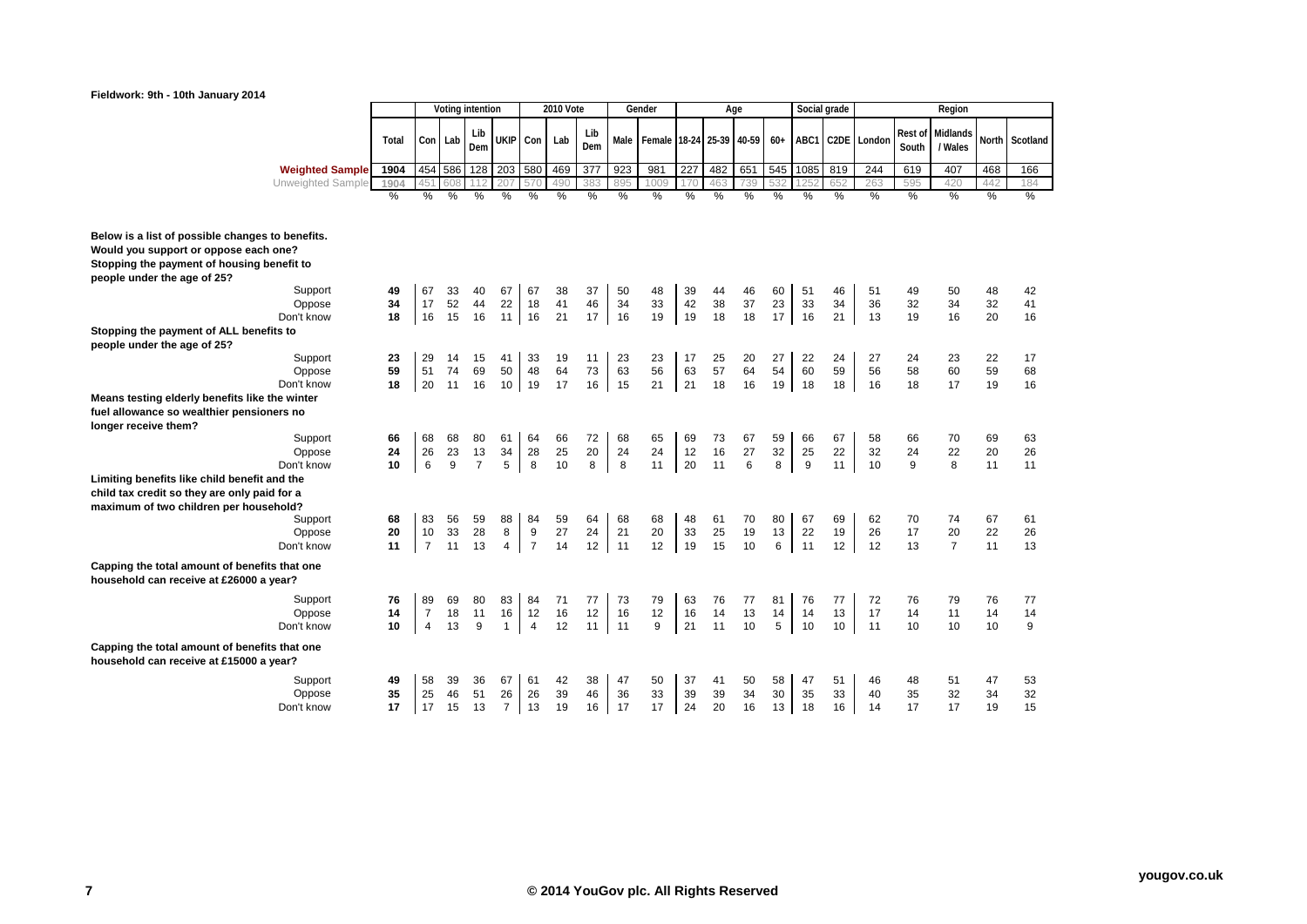|  | What the world thinks |
|--|-----------------------|

| Fieldwork: 9th - 10th January 2014                                                                                                                                                                        |                |             |                      |                 |                  |                |                |                |                |                |                               |                |          |                |                |                      |                |                |          |                             |          |          |
|-----------------------------------------------------------------------------------------------------------------------------------------------------------------------------------------------------------|----------------|-------------|----------------------|-----------------|------------------|----------------|----------------|----------------|----------------|----------------|-------------------------------|----------------|----------|----------------|----------------|----------------------|----------------|----------------|----------|-----------------------------|----------|----------|
|                                                                                                                                                                                                           |                |             |                      |                 | Voting intention |                |                | 2010 Vote      |                |                | Gender                        |                |          | Age            |                |                      | Social grade   |                |          | Region                      |          |          |
|                                                                                                                                                                                                           |                | Total       | Con Lab              |                 | Lib<br>Dem       |                | UKIP Con       | Lab            | Lib<br>Dem     |                | Male Female 18-24 25-39 40-59 |                |          |                | $60+$          | ABC1                 |                | C2DE London    | South    | Rest of Midlands<br>/ Wales | North    | Scotland |
| <b>Weighted Sample</b>                                                                                                                                                                                    |                | 1904        |                      | 454 586         | 128              | 203            | 580            | 469            | 377            | 923            | 981                           | 227            | 482      | 651            | 545            | 1085                 | 819            | 244            | 619      | 407                         | 468      | 166      |
| Unweighted Sample                                                                                                                                                                                         |                | 1904        | 451                  | 608             | 112              | 207            | 570            | 490            | 383            | 895            | 1009                          | 170            | 463      | 739            | 532            | 125                  | 652            | 263            | 595      | 420                         | 442      | 184      |
|                                                                                                                                                                                                           |                | %           | %                    | %               | %                | %              | %              | %              | %              | %              | %                             | %              | %        | %              | %              | %                    | %              | %              | %        | %                           | %        | %        |
| Putting a ban on immigrants to Britain                                                                                                                                                                    |                |             |                      |                 |                  |                |                |                |                |                |                               |                |          |                |                |                      |                |                |          |                             |          |          |
| receiving any benefits until they have lived in                                                                                                                                                           |                |             |                      |                 |                  |                |                |                |                |                |                               |                |          |                |                |                      |                |                |          |                             |          |          |
| Britain for at least TWO years?                                                                                                                                                                           |                |             |                      |                 |                  |                |                |                |                |                |                               |                |          |                |                |                      |                |                |          |                             |          |          |
| Support<br>Oppose                                                                                                                                                                                         |                | 76<br>15    | 86<br>$\overline{7}$ | 71<br>19        | 54<br>31         | 88             | 86             | 74             | 68<br>21       | 74<br>17       | 78<br>12                      | 62<br>23       | 71<br>16 | 80<br>12       | 82             | 71                   | 84             | 74<br>16       | 74<br>15 | 78<br>13                    | 78<br>14 | 80       |
| Don't know                                                                                                                                                                                                |                | 9           | $\overline{7}$       | 10              | 15               | 10<br>$2 \mid$ | 8<br>6         | 15<br>11       | 11             | 9              | 10                            | 15             | 13       | 8              | 12<br>5        | 19<br>10             | 8<br>8         | 11             | 11       | 10                          | 8        | 15<br>5  |
| Putting a ban on immigrants to Britain                                                                                                                                                                    |                |             |                      |                 |                  |                |                |                |                |                |                               |                |          |                |                |                      |                |                |          |                             |          |          |
| receiving any benefits until they have lived in<br>Britain for at least FIVE years?                                                                                                                       |                |             |                      |                 |                  |                |                |                |                |                |                               |                |          |                |                |                      |                |                |          |                             |          |          |
| Support                                                                                                                                                                                                   |                | 62          | 65                   | 54              | 28               | 91             | 74             | 59             | 41             | 60             | 63                            | 49             | 58       | 64             | 67             | 53                   | 72             | 61             | 58       | 65                          | 62       | 66       |
| Oppose                                                                                                                                                                                                    |                | 26          | 20                   | 33              | 59               | 5              | 16             | 28             | 45             | 27             | 24                            | 33             | 27       | 25             | 23             | 32                   | 17             | 26             | 28       | 24                          | 24       | 26       |
| Don't know                                                                                                                                                                                                |                | 13          | 15                   | 12              | 12               | 5              | 10             | 13             | 15             | 12             | 13                            | 18             | 16       | 11             | 10             | 14                   | 11             | 13             | 14       | 11                          | 14       | 8        |
|                                                                                                                                                                                                           | Jan 5-         | Jan         |                      |                 |                  |                |                |                |                |                |                               |                |          |                |                |                      |                |                |          |                             |          |          |
|                                                                                                                                                                                                           | 6              | $9 - 10$    |                      |                 |                  |                |                |                |                |                |                               |                |          |                |                |                      |                |                |          |                             |          |          |
| David Cameron has pledged to reduce net                                                                                                                                                                   | 2012           | 2014        |                      |                 |                  |                |                |                |                |                |                               |                |          |                |                |                      |                |                |          |                             |          |          |
| immigration into Britain from hundreds of                                                                                                                                                                 |                |             |                      |                 |                  |                |                |                |                |                |                               |                |          |                |                |                      |                |                |          |                             |          |          |
| thousands to "tens of thousands"                                                                                                                                                                          |                |             |                      |                 |                  |                |                |                |                |                |                               |                |          |                |                |                      |                |                |          |                             |          |          |
| Do you support or oppose this aim?                                                                                                                                                                        |                |             |                      |                 |                  |                |                |                |                |                |                               |                |          |                |                |                      |                |                |          |                             |          |          |
| Support                                                                                                                                                                                                   | 78             | 76          | 88                   | 66              | 51               | 94             | 87             | 73             | 63             | 74             | 77                            | 61             | 66       | 78             | 87             | 71                   | 82             | 69             | 70       | 81                          | 81       | 79       |
| Oppose                                                                                                                                                                                                    | 10             | 13          | $\overline{7}$       | 21              | 32               | 5              | 8              | 16             | 21             | 17             | 10                            | 21             | 18       | 13             | 6              | 18                   | $\overline{7}$ | 21             | 15       | 11                          | $9$      | 12       |
| Don't know                                                                                                                                                                                                | 12             | 11          | 5                    | 13              | 17               | 1              | 5              | 11             | 16             | 9              | 13                            | 18             | 16       | 9              | $\overline{7}$ | 11                   | 11             | 10             | 15       | 8                           | 10       | 9        |
| And how likely or unlikely do you think it is<br>that David Cameron will be able to deliver the<br>pledge to reduce net immigration into Britain<br>from hundreds of thousands to "tens of<br>thousands"? |                |             |                      |                 |                  |                |                |                |                |                |                               |                |          |                |                |                      |                |                |          |                             |          |          |
| Very likely                                                                                                                                                                                               | $\overline{c}$ | $\mathbf 1$ | $\overline{c}$       | 2               | 0                | 0              | $\overline{1}$ | 2              | 0              | $\mathbf{1}$   | $\mathbf{1}$                  | 0              | 2        | $\mathbf{1}$   | 2              | $\overline{1}$       | 1              | -1             | 2        | 2                           | 0        | 0        |
| <b>Fairly likely</b>                                                                                                                                                                                      | 13             | 8           | 19                   | 3               | 8                | $\overline{2}$ | 13             | $\sqrt{5}$     | 5              | $\overline{7}$ | 9                             | $\overline{7}$ | 9        | 8              | 8              | 9                    | $\overline{7}$ | 6              | 10       | 9                           | 6        | 8        |
| <b>TOTAL LIKELY</b>                                                                                                                                                                                       | 15             | 9           | 21                   | $5\phantom{.0}$ | 8                | $\overline{2}$ | 14             | $\overline{7}$ | 5 <sup>5</sup> | 8              | 10                            | 7 <sup>7</sup> | 11       | 9              | 10             | 10                   | 8              | $\overline{7}$ | 12       | 11                          | 6        | 8        |
| Fairly unlikely                                                                                                                                                                                           | 48             | 44          | 53                   | 39              | 43               | 34             | 50             | 41             | 41             | 42             | 45                            | 42             | 43       | 43             | 45             | 45                   | 42             | 40             | 44       | 47                          | 42       | 41       |
| Very unlikely<br><b>TOTAL UNLIKELY</b>                                                                                                                                                                    | 30<br>77       | 39<br>83    | 19<br>72             | 49<br>88        | 45<br>88         | 62<br>96       | 31<br>81       | 43<br>84       | 48<br>89       | 43<br>85       | 35<br>80                      | 40<br>82       | 32<br>75 | 42<br>85       | 42<br>87       | 39                   | 40<br>82       | 44<br>84       | 35<br>79 | 35<br>82                    | 44<br>86 | 45<br>86 |
| Don't know                                                                                                                                                                                                | 8              | 8           | $\overline{7}$       | $\overline{7}$  | $\overline{4}$   | 1              | $\sqrt{5}$     | 8              | 6              | 6              | 9                             | 10             | 13       | $\overline{7}$ | 3              | 84<br>$\overline{7}$ | 9              | 10             | 8        | $\overline{7}$              | 8        | 5        |
|                                                                                                                                                                                                           |                |             |                      |                 |                  |                |                |                |                |                |                               |                |          |                |                |                      |                |                |          |                             |          |          |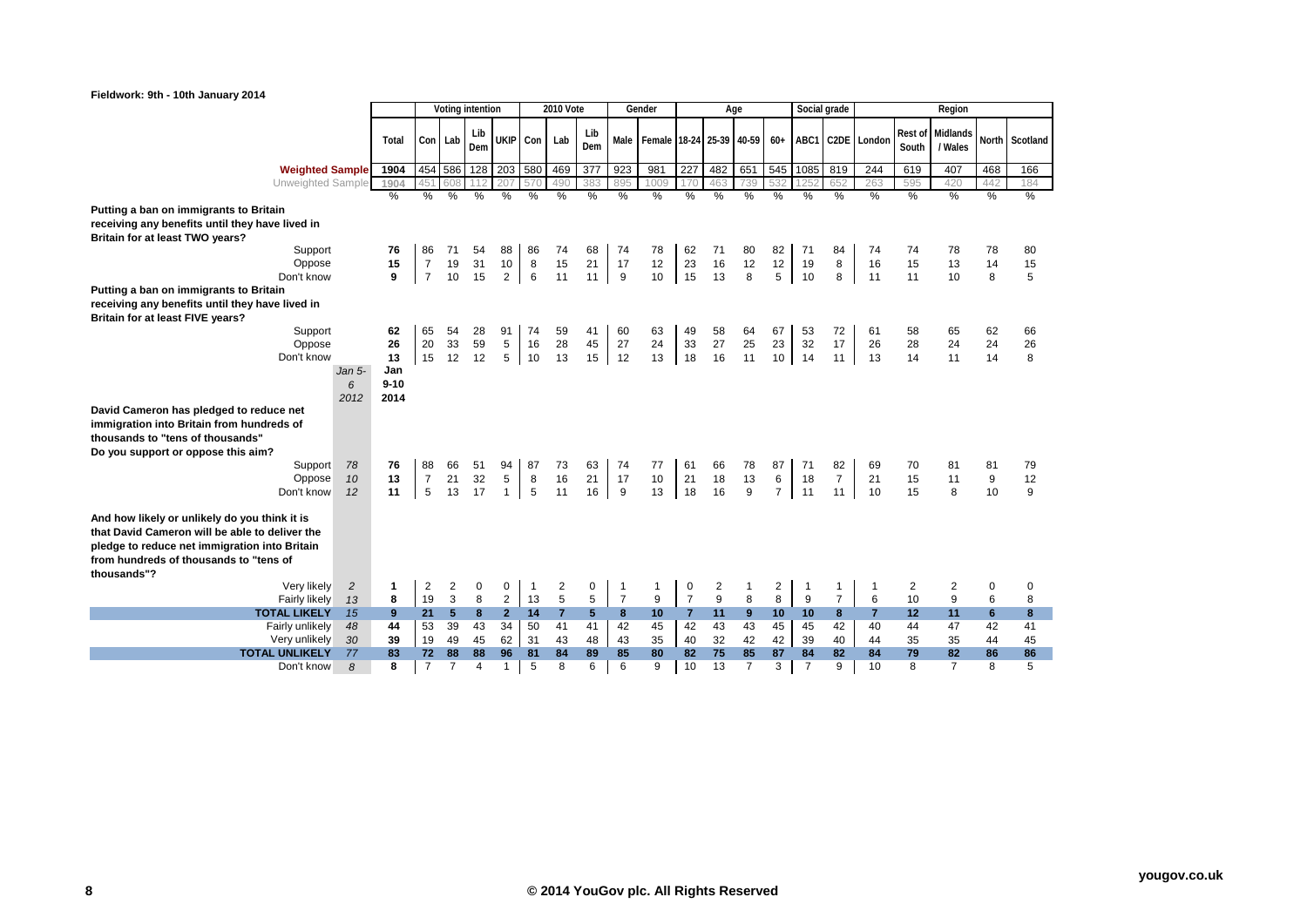## **Fieldwork: 9th - 10th January 2014**



|                                                                                                                                                                                                                       |                |                |                | Voting intention |                |                | <b>2010 Vote</b> |                  |                | Gender                   |                | Age            |                |                | Social grade   |                |                  |                | Region                      |                |               |
|-----------------------------------------------------------------------------------------------------------------------------------------------------------------------------------------------------------------------|----------------|----------------|----------------|------------------|----------------|----------------|------------------|------------------|----------------|--------------------------|----------------|----------------|----------------|----------------|----------------|----------------|------------------|----------------|-----------------------------|----------------|---------------|
|                                                                                                                                                                                                                       | Total          | Con Lab        |                | Lib<br>Dem       | <b>UKIP</b>    | Con            | Lab              | Lib<br>Dem       | Male           | Female 18-24 25-39 40-59 |                |                |                | $60+$          |                |                | ABC1 C2DE London | South          | Rest of Midlands<br>/ Wales | <b>North</b>   | Scotland      |
| <b>Weighted Sample</b>                                                                                                                                                                                                | 1904           |                | 454 586        | 128              | 203            | 580            | 469              | $\overline{377}$ | 923            | 981                      | 227            | 482            | 651            | 545            | 1085           | 819            | 244              | 619            | 407                         | 468            | 166           |
| Unweighted Sample                                                                                                                                                                                                     | 1904<br>$\%$   | 15<br>%        | 508<br>%       | %                | 207<br>%       | 570<br>%       | 490<br>%         | 383<br>%         | 895<br>%       | 1009<br>%                | 170<br>%       | 463<br>%       | 739<br>%       | 532<br>%       | %              | 652<br>%       | 263<br>%         | 595<br>%       | 420<br>%                    | 442<br>%       | 184<br>%      |
| Thinking about education, do you support or<br>oppose the creation of "Free Schools" - new<br>state schools set up by parents, teachers or<br>voluntary groups which are outside the control<br>of local authorities? |                |                |                |                  |                |                |                  |                  |                |                          |                |                |                |                |                |                |                  |                |                             |                |               |
| [Only asked to repsondents in England; n=1598]                                                                                                                                                                        |                |                |                |                  |                |                |                  |                  |                |                          |                |                |                |                |                |                |                  |                |                             |                |               |
| Support<br>Oppose<br>Not sure                                                                                                                                                                                         | 31<br>42<br>27 | 50<br>29<br>21 | 19<br>56<br>25 | 33<br>44<br>23   | 37<br>41<br>22 | 43<br>32<br>25 | 20<br>50<br>30   | 26<br>55<br>18   | 33<br>42<br>25 | 29<br>42<br>29           | 26<br>41<br>32 | 32<br>41<br>27 | 29<br>44<br>27 | 35<br>42<br>23 | 32<br>45<br>23 | 30<br>38<br>32 | 28<br>43<br>29   | 33<br>40<br>27 | 37<br>41<br>22              | 27<br>45<br>29 | 0<br>0<br>0   |
| If you had children of school age and you were<br>looking for a school to send them to, would<br>you consider sending them to a free school?                                                                          |                |                |                |                  |                |                |                  |                  |                |                          |                |                |                |                |                |                |                  |                |                             |                |               |
| [Only asked to repsondents in England; n=1598]                                                                                                                                                                        |                |                |                |                  |                |                |                  |                  |                |                          |                |                |                |                |                |                |                  |                |                             |                |               |
| I would definitely want to send them to a free<br>school<br>I would definitely not consider sending them to a                                                                                                         | 8              | 11             | 9              | 5                | $\overline{7}$ | 9              | 11               | 4                | 10             | $\overline{7}$           | $\overline{4}$ | 12             | 8              | 8              | 8              | 9              | 10               | 9              | 10                          | 6              | $\Omega$      |
| free school<br>I would consider both free schools and local                                                                                                                                                           | 27             | 20             | 37             | 24               | 21             | 18             | 35               | 31               | 25             | 29                       | 27             | 33             | 26             | 22             | 29             | 24             | 25               | 25             | 26                          | 32             | 0             |
| authority schools<br>Don't know                                                                                                                                                                                       | 53<br>12       | 60<br>10       | 42<br>12       | 62<br>10         | 64<br>8        | 62<br>11       | 40<br>14         | 54<br>11         | 51<br>13       | 54<br>11                 | 57<br>12       | 41<br>14       | 54<br>12       | 60<br>10       | 53<br>10       | 53<br>14       | 51<br>14         | 55<br>12       | 58<br>6                     | 47<br>16       | 0<br>$\Omega$ |
| Thinking about the future of free schools, what<br>would you most like to see?                                                                                                                                        |                |                |                |                  |                |                |                  |                  |                |                          |                |                |                |                |                |                |                  |                |                             |                |               |
| [Only asked to repsondents in England; n=1598]                                                                                                                                                                        |                |                |                |                  |                |                |                  |                  |                |                          |                |                |                |                |                |                |                  |                |                             |                |               |
| An expansion of free schools, with greater<br>numbers being allowed to open<br>Keeping those free schools that already exist, but                                                                                     | 24             | 36             | 12             | 23               | 33             | 31             | 15               | 19               | 24             | 23                       | 28             | 22             | 21             | 27             | 25             | 22             | 22               | 26             | 29                          | 18             | $\Omega$      |
| not allowing any more to open<br>Stopping free schools, and transferring those that                                                                                                                                   | 18             | 18             | 21             | 19               | 8              | 18             | 19               | 22               | 17             | 19                       | 19             | 15             | 20             | 19             | 19             | 17             | 17               | 18             | 20                          | 17             | 0             |
| already exist to local authority control<br>Not sure                                                                                                                                                                  | 26<br>32       | 15<br>30       | 36<br>30       | 31<br>27         | 30<br>29       | 18<br>33       | 34<br>31         | 33<br>26         | 29<br>30       | 24<br>34                 | 21<br>32       | 26<br>37       | 29<br>30       | 25<br>29       | 28<br>28       | 25<br>37       | 27<br>34         | 24<br>32       | 24<br>27                    | 30<br>34       | 0<br>$\Omega$ |